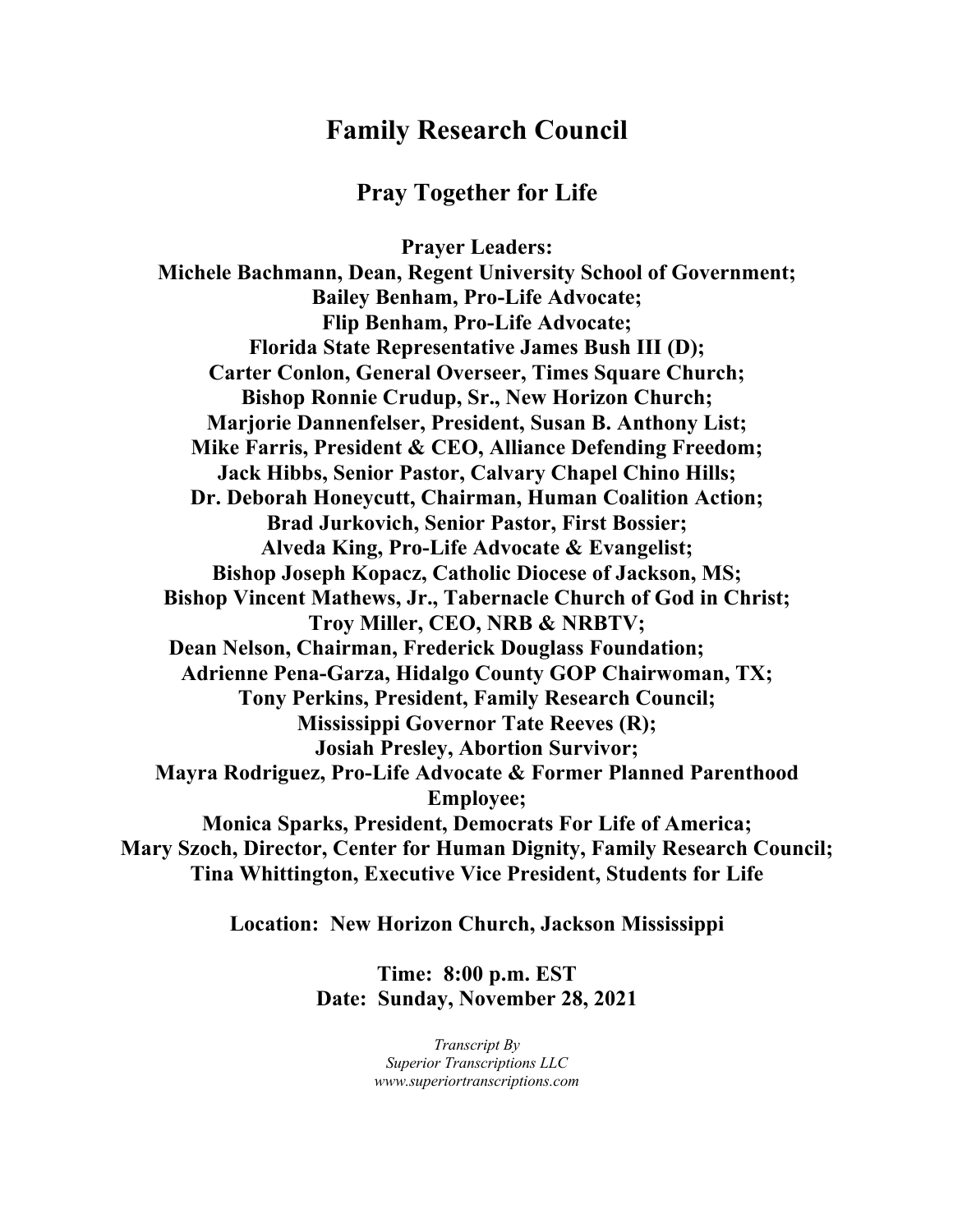BISHOP RONNIE CRUDUP, SR.: Well, welcome, welcome, welcome to all of you from across America here to Jackson, Mississippi New Horizon Church International here in Jackson, Mississippi. (Applause.) Yes! (Cheers, applause.)

I'm Bishop Ronnie Crudup, senior pastor of the New Horizon Church, and we welcome each one of you as we pray together for life. And we're pleased and excited about being here with you and you joining in with us.

And I am particularly pleased once again to have the Family Research Council here. And would you join me as I bring to the stage now the president of, once again, the Family Research Council, a mighty warrior for life, Tony Perkins? Would you welcome Tony as he comes? (Applause.)

TONY PERKINS: Bishop, thank you. Thank you for hosing us here at New Horizon Church. And I want to thank all of you for being here tonight in Jackson, Mississippi. And I want to thank all of you who are joining us from across the country and literally around the world as we pray together for life.

You know, 49 years ago, Bishop, on January 22<sup>nd</sup>, 1973, the United States Supreme Court struck down a Texas law that upheld the sanctity of human life, essentially legalizing abortion all across the nation all through nine months of pregnancy. And that happened for our entire country. But over the last half a century, the result of the Court's decision has been the death of over 60 million babies. But that's not all. Abortion on demand has left our society believing that a child's life is a choice to be made rather than a gift created in the image of God to be cherished and embraced. The indifference and the callous view of the unborn has contributed to the devaluing of all human life, as the streets of America so tragically attest.

Tonight we gather from coast to coast, border to border to pray together for life – to pray for godly wisdom for the United States Supreme Court, which will hear the oral arguments on Wednesday – this Wednesday – December the  $1<sup>st</sup>$  in a case originating right here in Jackson, Mississippi. It is Dobbs versus Jackson Women's Health Organization – which, by the way, I have to say it's not a health organization; it's an abortion business. (Applause.)

We're here to pray for our country to embrace life once again, to pray for the church to lead the way by example. You know, the early church, in Acts Chapter 2 we read that they're gathered in one place with one mind with one purpose. Tonight, we're gathered here in Jackson and across America with one mind, and that is to pray that God would restore an understanding that he alone is the author of life and we are the beneficiaries if we embrace that truth.

You know, the Pslamist wrote, "I praise you, for I am fearfully and wonderfully made. Wonderful are your works; my soul knows it very well." So tonight we are here with no other purpose or plan. We are here to publicly declare, as the scriptures do, that God is the author of all human life. And we're here to pray together for our nation that it would once again recognize that truth. And, Bishop, I again want to thank you for hosting us here tonight and I'm going to ask you to open our time together tonight with a word of prayer.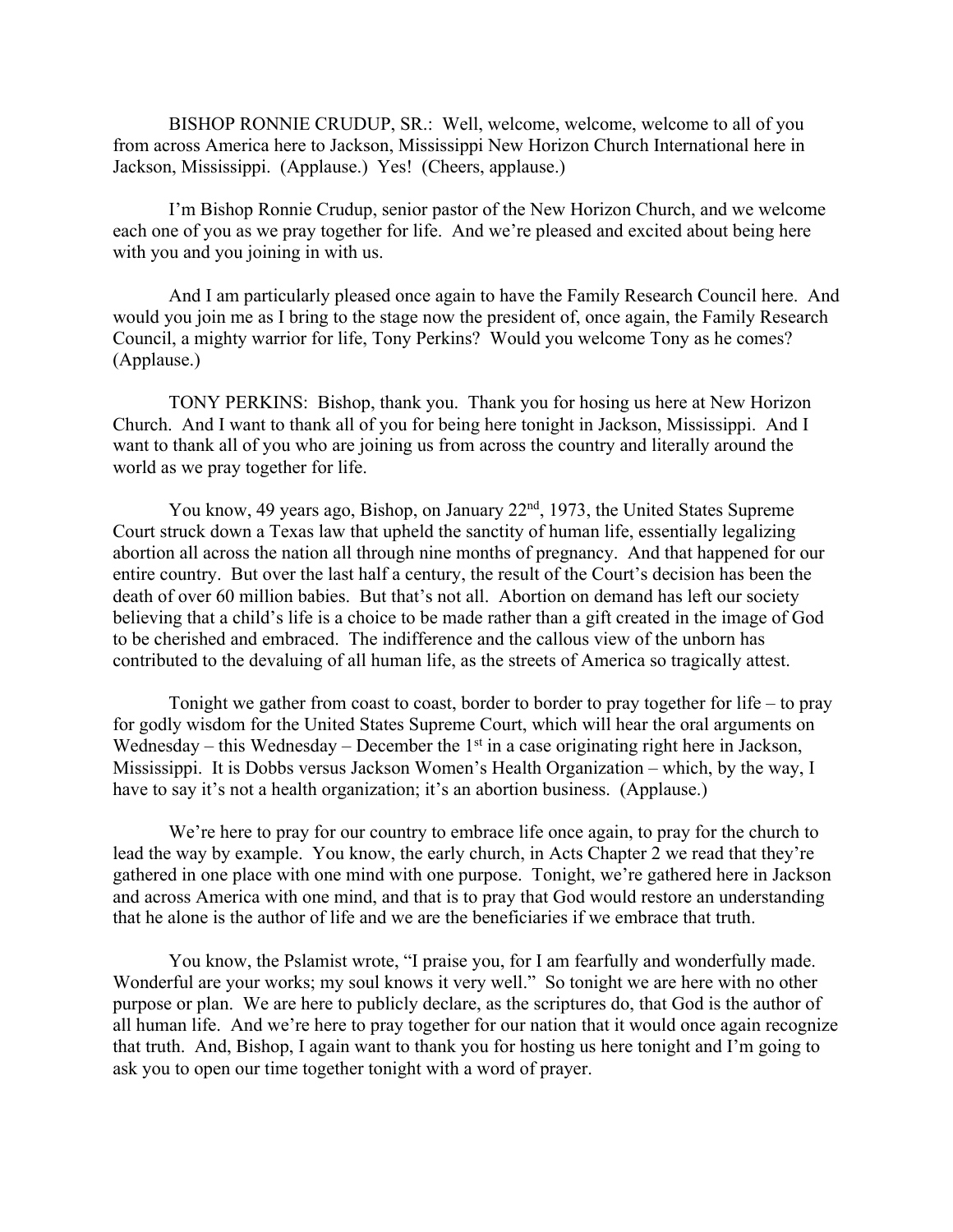BISHOP CRUDUP: Join me as I pray.

Father, in the wonderful and strong name of Jesus the Christ, God, I come tonight asking that, God, that you would give us change in this country. God, a change was made all of these years ago that resulted in the deaths of over 60 million children and, God, now we ask for change again, God, that will result now in multi-millions and billions of children being alive.

God bless us. Help us. Thank you that we can come together, God, and let our voices be heard. And, God, tonight, may you touch every person, all of those that are here, all of those across this country, Lord, that they would take a stand for life, Lord, so that change will come. We thank you for it now. In Christ's name we pray, amen.

MR. PERKINS: Amen. Amen. Thank you, Bishop. Tonight, you are going to hear from leaders from across the spectrum – different denominations, different ethnic backgrounds, different stories, different political parties, but united around one issue tonight, and that is the sanctity of human life.

Tonight, we're honored to begin our evening with a message from Mississippi's 65th governor, Governor Tate Reeves. As Mississippi prepares for this landmark Supreme Court case, he appeared on "Meet the Press" this morning to proudly defend the state's pro-life law. I love leaders who don't back up. (Applause.) He believes – he believes in this fundamental truth, abortion takes an innocent life.

Governor, thank you for being here with us tonight. (Applause.)

MISSISSIPPI GOVERNOR TATE REEVES (R): Thank you. Thank you, Bishop Crudup, for hosting us here tonight. For those of you that maybe don't know the bishop, I've known him a long time and I don't know anyone who loves the Lord more than Bishop Crudup, and what a wonderful man. (Applause.)

To Tony Perkins and your Family Research Council and people from all across this great country, thank you for being here tonight. Whether you are here with us in person or if you drove from out of state, we want to welcome you to the great state of Mississippi. For those of you that are watching online we're glad that you're visiting the hospitality state from wherever you're watching. We're also so very pleased to have so many pro-life allies with us here tonight.

I want you to know from the bottom of my heart we are deeply grateful for your efforts. It's reassuring as a leader to know that we are fighting for the lives of unborn children and that we are fighting together. (Applause.)

Now, we know that tonight Mississippi is the epicenter of the pro-life movement. Tonight, Americans from all across the country stand together to protect and defend those who cannot protect and defend themselves.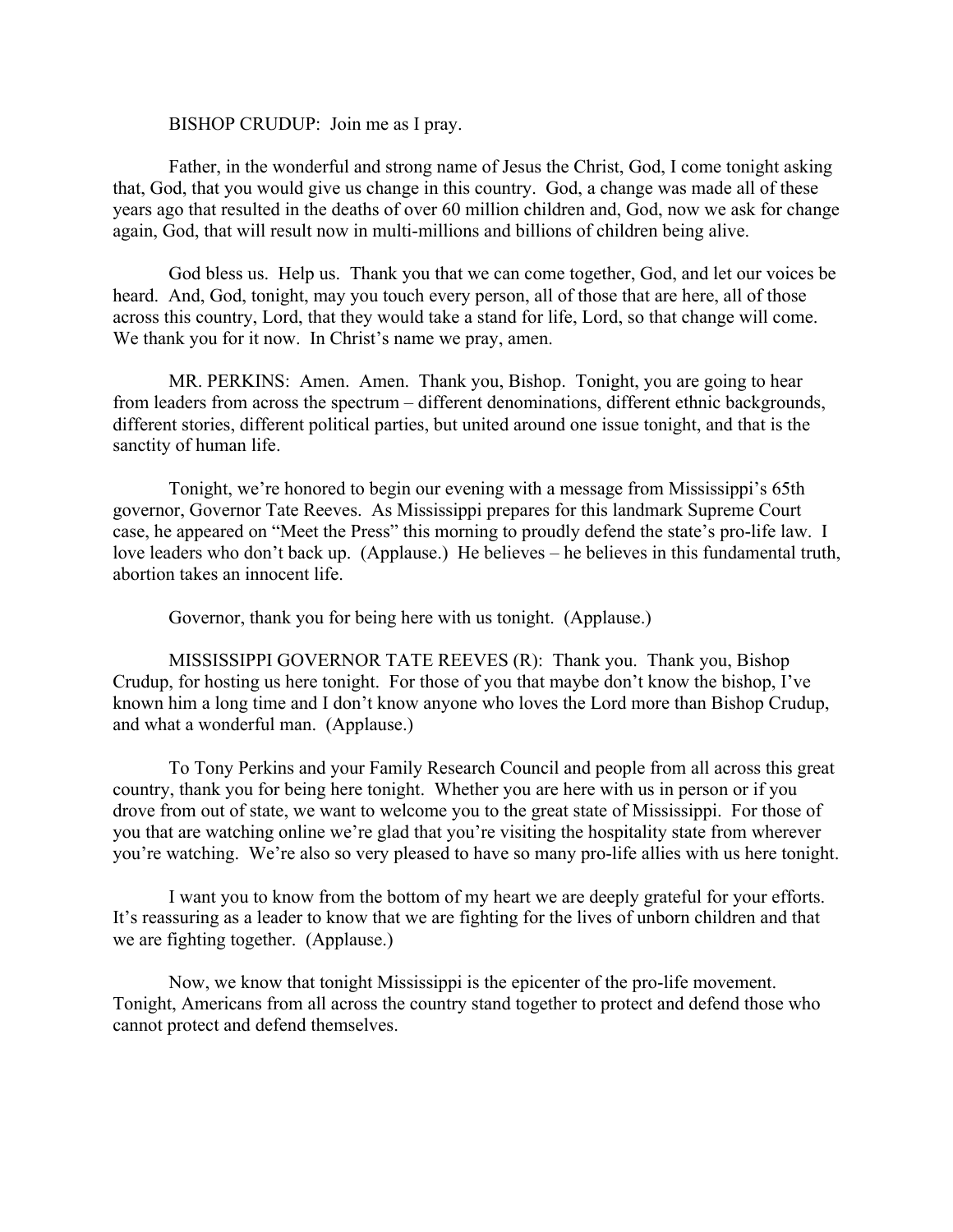Tonight, I submit to you we are all Mississippians and tonight we pray together, we're going to work together, and we're going to fight together to make this nation the safest place in the world for an unborn child. (Applause.)

Wednesday morning, hopefully, will be the beginning of a new day in our struggle to protect the most vulnerable. On Wednesday, as you are well aware, we will be arguing Dobbs v. Jackson Women's Health Organization before the Supreme Court of the United States of America. There are just not really enough words how historic this case is not only for Mississippi, but for our nation and for the 62 million babies who have been aborted since Roe versus Wade was wrongfully enacted.

Now, I think too many politicians are afraid to say it, but I'll say it: Abortion is barbaric. (Cheers, applause.) Abortion is evil. It's probably the greatest evil of our day. Every single day in America, thousands of children lose their God-given inalienable right to life, liberty, and the pursuit of happiness.

I was asked earlier today why those who are on the other side of this are wrong when they say, "my body, my choice." It's a pretty simple answer: Because there is a baby inside that womb that deserves to be protected. And if people like me and you do not stand up for the unborn child, then who will? Because they cannot stand up to defend themselves. (Applause.)

And I do not believe, despite what some on the other side may say, that it's unreasonable to believe that laws should be in place to preserve and to protect the sanctity of human life – to preserve and protect the most vulnerable amongst us, especially when that human life cannot protect themselves. And despite their claims about who does and who doesn't support protecting life, let me tell you this: I believe in my heart that God is doing great things here in America because we're seeing more and more people agree with us and learn – as they learn more and more about the horrific acts that take place during an abortion.

I believe that every single life is a gift from God. And the reason I believe that is because I believe what it says in the Bible, as is right here: "For you created my inmost being; you knit me together in my mother's womb."

When I ran for office, I made a commitment to the people of our state and I made a commitment to God. I made a commitment that I would do everything in my power to make our state the safest state in the nation for an unborn child. Now, I want to make sure everybody understands where we find ourselves today if we are successful, because the other side wants you to believe that our current laws in America are normal. They're not. If we are successful and this 15-week ban is upheld at the Supreme Court on Wednesday, even with that – there are 42 countries in Europe that allow elective abortions. If our 15-week ban is successful, there will still be 39 countries in Europe that allow – that have more restrictive abortion policies than the most conservative state in the nation in America. This fight will not be over. We have to understand that.

Now, I have a unique perspective on this particular bill. Not only is it my great honor and privilege to help fight this fight as Mississippi's governor; I also served as the president of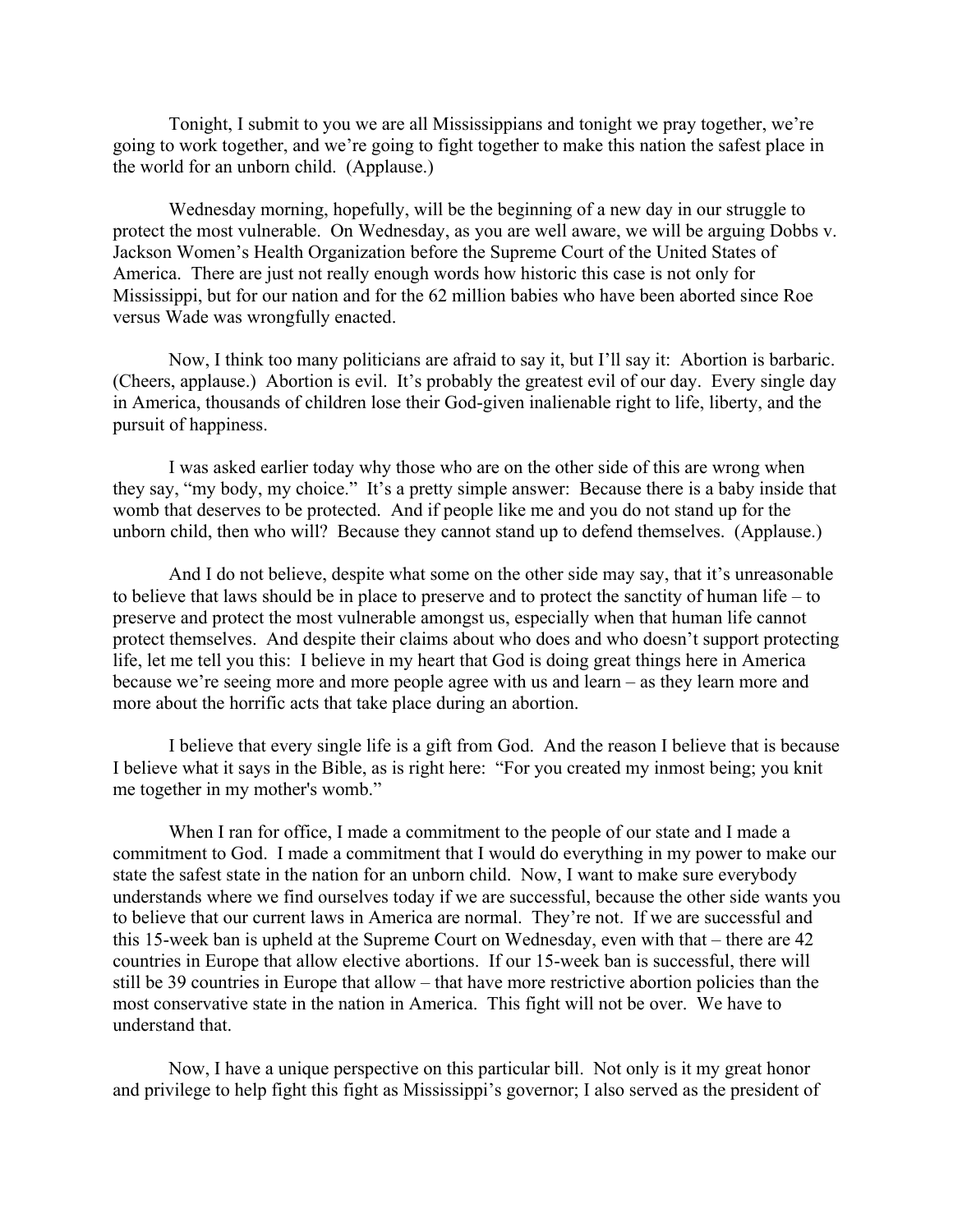the State Senate and helped usher this bill to our prior governor's desk. You see, I have a unique perspective, and I want you to know that tonight I'm going to make another commitment. I promise you no matter the outcome in this case I will never stop fighting to preserve life. (Applause.) I make a commitment to you tonight that I will never stop trying to protect those who cannot stand up for themselves. And regardless of the outcome, I will continue working with leaders to pass legislation that continues to work towards that goal of Mississippi being the safest place in America for an unborn child. And ultimately, if we are successful – if the Court does recognize that Casey was incorrectly ruled upon in 1992 because many of the justices decided that they wouldn't read the Constitution but they would consider the prevailing political opinion from their perceptions at the time – I can assure you that if these justices on the – on the U.S. Supreme Court this week and in the coming months recognize that when you read the U.S. Constitution there is no constitutional right to an abortion and there also is no right and nothing in the Constitution that prevents a state like Mississippi from regulating these types of acts. And so not only was Casey ruled upon wrongly; I believe in my heart that Roe v. Wade was as well. But I can assure you, regardless, we're going to continue this fight.

The sanctity of life, the future of our children, Mississippi is at the forefront of protecting both. And I firmly believe that that's what's at stake when we make these arguments on Wednesday before this Court.

I want you to know, again, we wouldn't be here tonight if it weren't for a lot of you that are in this room and for all of you that are watching online from places across Mississippi and across America and probably even across the world. We wouldn't be here without you. You are the rock that gives politicians the courage to stand up and do what's right. And so I ask you to continue that fight. I thank you for your efforts.

And because – in Mississippi, in our state seal, we put our nation's motto in our state seal. You see, in Mississippi we believe that it's in God we trust. (Applause.) And so, if you would, if it's OK, I'd like to lead us in a prayer as we go into this week.

Dear Heavenly Father, we come to you tonight not as members of some political party, not as Republicans or Democrats or independents. We don't come to you tonight even as Americans or non-Americans. We come to you tonight as children of God. We come to you tonight recognizing that you have taught us in your Bible. You have taught us that it is not our responsibility on earth to do our will, but to do your will.

Dear Heavenly Father, thank you for giving us this day. Thank you for giving us the opportunity to experience friends and allies and others across this nation to say hello, to enjoy the beautiful weather that we had here today in Mississippi. Thank you, dear Heavenly Father, for all the blessings that you have bestowed upon each of us.

Dear Heavenly Father, I come to you tonight with a humble heart. I come to you tonight asking for your continued guidance, your continued wisdom. But dear Heavenly Father, we knew when this legislation was initially passed that we would have a fight on our hands, and so I come to you tonight asking for you to continue to provide the strength not only for myself, but for other leaders across this great state and across this great nation.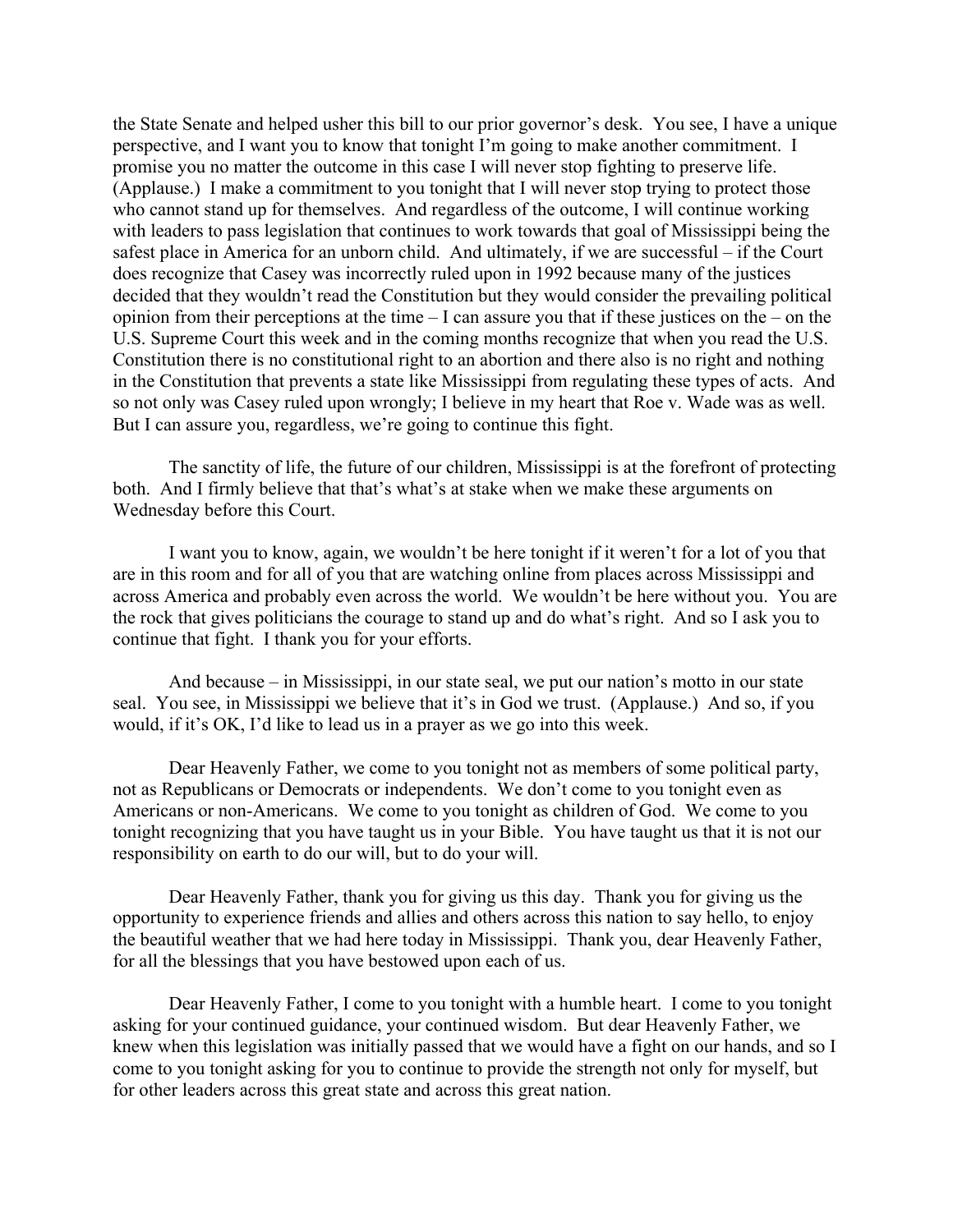Dear Heavenly Father, please be with our legal counsel. Please be with Attorney General Fitch and her team as they make the arguments before the United States Supreme Court later this week. Please be with all of the justices of the United States Supreme Court as they hear these arguments and they – as they consider and contemplate the potential outcomes of this case.

Dear Heavenly Father, we love you so dearly. We love you so dearly. Dear Heavenly Father, please be with Americans of all stripes, those who agree with us, and please, dear Heavenly Father, as you've promised to do, please look over and be with those who perhaps do not, because they are children of God as well.

Dear Heavenly Father, I trust that you're going to provide all parties the wisdom that they need to make their arguments.

Dear Heavenly Father, we know that some 49 years ago a case was decided, then 62 million American babies did not live to experience life. Dear Heavenly Father, please be with those among us that are hurting because of that. Please be with those among us that are just hurting in general. Please help guide all of us to do your will.

Dear Heavenly Father, most of all, I come to you tonight and say thank you. I say thank you for sending your son, Jesus, to die on the cross so that all of us can be saved. We know that we are all sinners, but we all know that through everlasting life you are the eternal light.

Dear Heavenly Father, thank you for bringing all of these people together tonight to pray for our nation, to pray for our state, to pray for individuals across this country. Dear Heavenly Father, please be with us. Provide us the strength and the guidance and the wisdom to do your will.

It's in Jesus' name that I come to you in prayer tonight. Amen.

AUDIENCE MEMBERS: Amen. (Applause.)

MR. PERKINS: Thank you, Governor. I am grateful for our political leaders who not only do the right thing but will pray and ask God to lead them in doing the right thing. Governor, thank you so much for being with us tonight.

As the governor mentioned, it is Wednesday morning the Supreme Court will be taking up these – the oral arguments in the Dobbs case. And we're now going to go to the East Coast. We're going to go to the steps of the Supreme Court, where two of our pro-life leaders are going to lead us in prayer.

Joining us at the Supreme Court tonight is Marjorie Dannenfelser. She is the president of the Susan B. Anthony List. SBA's mission is to end abortion by electing national leaders like the governor and others who advocate for laws that protect and save human life. And she has a special calling at SBA to promote pro-life women leaders.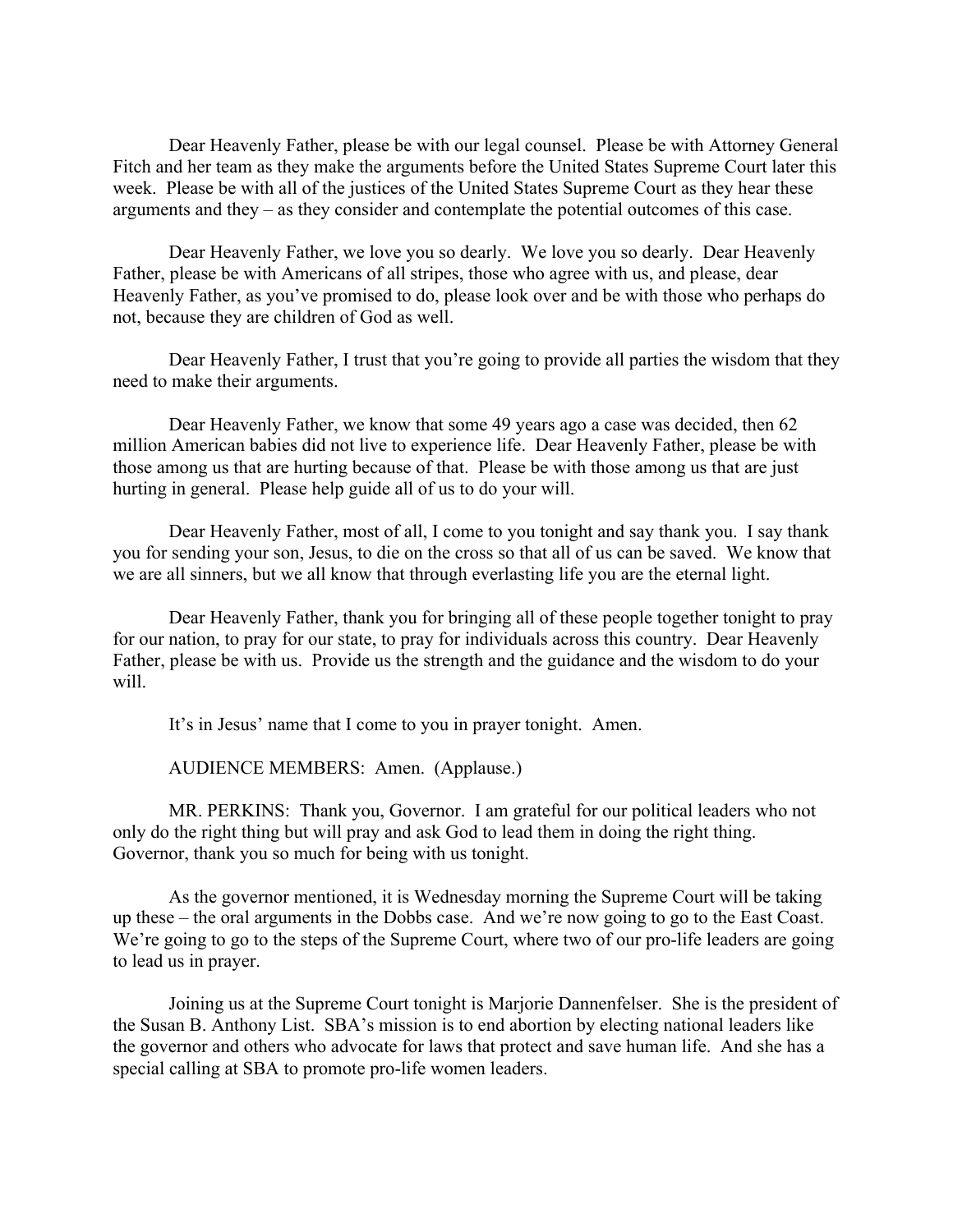Also joining us from the steps of the Supreme Court tonight is Mike Farris. He is president and CEO of Alliance Defending Freedom, where he begins to – he prays because he comes with a very diverse background as an effective litigator, educator, public advocate, and communicator. And he's widely recognized for his successful work on both the national and international stage. He has argued before appellate courts of 13 states, eight federal circuit court of appeals, and the U.S. Supreme Court.

Please welcome Marjorie Dannenfelser and Mike Farris. (Applause.)

MIKE FARRIS: Thank you, Tony. Let's pray.

Father God, I thank you so much for the opportunity to commit our way in this case to you, lord, as we stand here in front of the Supreme Court, where this case will be argued on Wednesday. Lord, I lift up those who are preparing now to argue the case. I thank you so much for Attorney General Lynn Fitch and her role and her leadership and her scholarship and her courage in this case. And I thank you for Scott Stewart, the solicitor general, who will be arguing this case for the state of Mississippi. Lord, I pray that you would anoint them even now as they're in the final stages of preparation. The next two days are going to be a lot of practice. Lord, I pray that you would make that practice effective, and that they would not be asked any questions that they haven't prepared the answer for, and know exactly how to answer. Lord, you tell us that when you're called before people to give an answer, that you'll give them the answer. Lord, I pray that you would give Scott the answers he needs to answer right.

And Lord, when that morning comes, and when that bell rings five minutes before the case starts, and when the chief justice calls the case and Scott begins, Lord, I pray that you would make him winsome, eloquent, forceful, and a truth-teller that will do what is right and say what is right and will be prevailing in his speech. And Lord, I pray that he would shine like a star compared to those who oppose him. And Lord, I pray for his success in the argument because it's not his success that we seek. It's the success for your principles. And, Lord, I pray that you would anoint them, protect them, give them your providence and your protection. For it's in Jesus' name we pray, amen.

MARJORIE DANNENFELSER: Amen. Amen.

And then, Lord, we come before you gathered across the nation and here at the Supreme Court of the United States where the fate of the children you intend for this world will be decided. We come in great hope that your purposes for their lives may be fulfilled because of the principles embedded in our founding documents that this court is bound to affirm.

Lord, your children unborn, their mothers, fathers, and their communities have suffered greatly but, we believe, not in vain. We hope in our suffering because in it we have grown in perseverance. We have grown in character that has brought us to this hope, this hope that never fails.

We grieve the loss of your children formed in you and sent for your purposes, for their mothers whom you love and who needed more than they received from us, and over the deep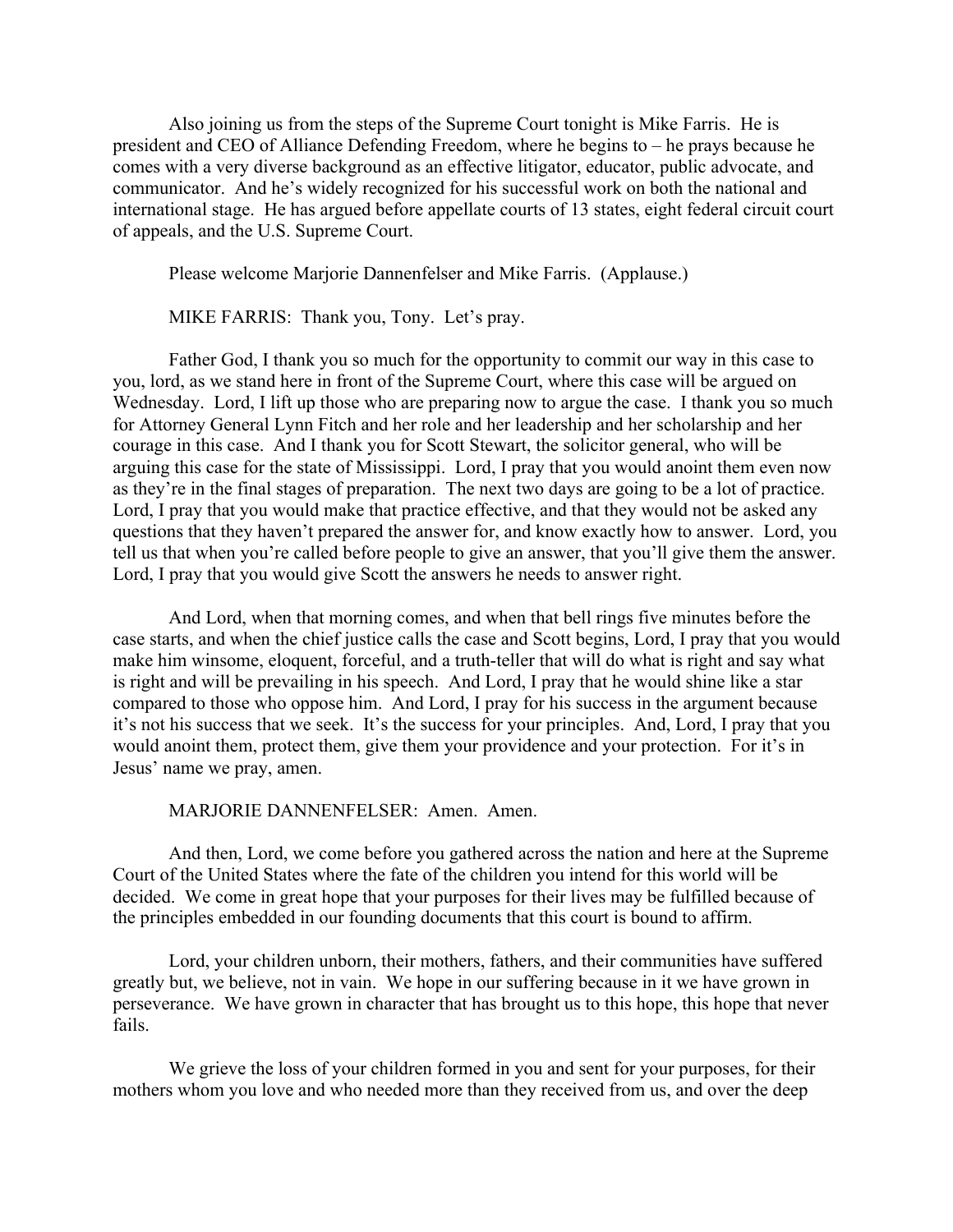scars that aborting your children has inflicted upon the soul of this great nation we're grateful for all that has brought us here – decades of prayer, the heroes of the pro-life movement over those decades, those who serve women and children directly, and the expression of the will of our people through elections that produced the individuals on this court.

We ask you to encircle those Supreme Court justices in your grace that their intellects be enlightened by it, that their hearts be uplifted by it, as they listen to oral arguments and in the subsequent days where they discuss the arguments that they have heard. We ask the same for those who will make those arguments before them and for every citizen of the United States and our elected officials, and the whole world which watches and waits. In Jesus' name we pray, amen.

MR. PERKINS: Amen. Mike, Marjorie, thank you so much for joining us tonight. We appreciate your leadership greatly. Two great pro-life leaders, and you can tell a little cold there in Washington, D.C. tonight. In a minute, we're going to go to the West Coast where it's a little bit warmer.

But for now, we're honored to have Mayra Rodriguez lead us in prayer tonight. She is a former Planned Parenthood director of three clinics and she is a whistleblower. Mayra worked for Planned Parenthood of Arizona for 17 years and won a lawsuit against Planned Parenthood in 2019.

Today, her story travels across the world, her mission to tell truth about abortion and truth about Planned Parenthood. Please welcome Mayra Rodriguez. (Applause.)

MAYRA RODRIGUEZ: Thank you. And I will start by praying in Spanish. Then I will follow in English so you will understand what I say. Thank you.

(Speaks in Spanish.)

I thank God for the gift of my life, for the gift of every child born and saved from abortion, for every mother who chose life, and the lives of my brothers and sisters around me. We are responsible for the unborn who cannot defend themselves. We know that the most serious tragedy in our days is the tragedy of abortion. Today, we commit ourselves never to be silent, never to forget the unborn.

I promise to be an active member in the pro-life movement, to never stop in the fight for the defense of life until all my brothers or sisters are protected and our country is a nation with freedom and justice not only for some but for everyone.

Father, we ask you to enlighten the minds and hearts of the men and women on this highest court in our land, as you have enlightened mine, that they will be able to know your will and your purpose and plan for the precious infants in the womb. You created them in your image and likeness, and do not will that their lives be taken such a horrific way.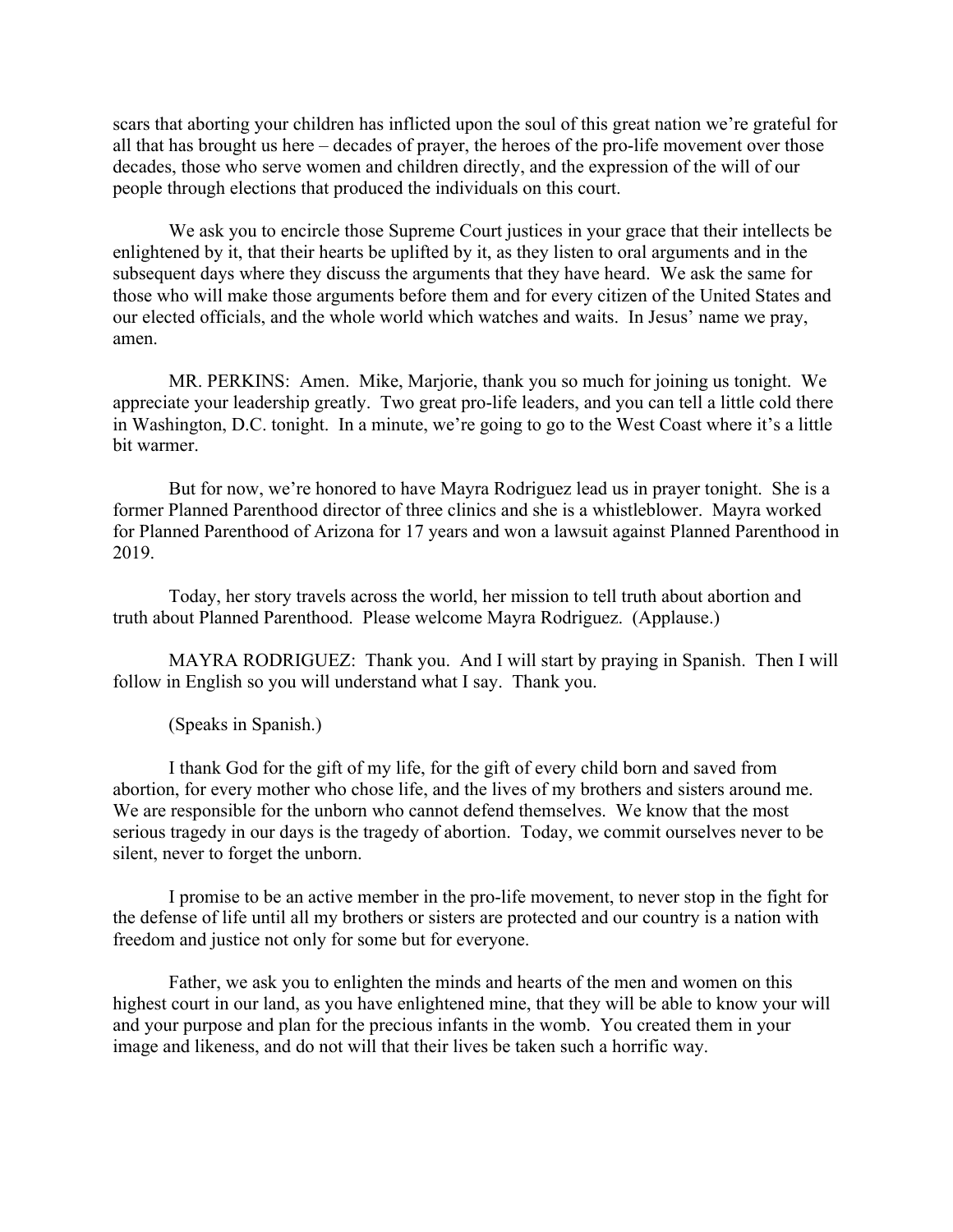We ask you to bless us here today. Bless all pregnant mothers that every infant in the womb receive your precious gift of life. Father, let our voices be heard today. We ask that these children will once again be protected by our laws and be given the right to life, liberty, and the pursuit of happiness. Amen.

MR. PERKINS: Amen. Thank you, Mayra. (Applause.)

Abortion knows no ethnic boundaries. In fact, many in the abortion business targets our minority communities and that's why we hear pro-life voices rising from those communities and we are grateful for their leadership.

Well, many of you watching online tonight are familiar with the pastor and church joining us from the West Coast. Pastor Jack Hibbs is the senior and founding pastor of Calvary Chapel, Chino Hills, located in Southern California. Jack and his wife, Lisa, began a home fellowship over 30 years ago with just six faithful souls.

Today, the church ministers to over 13,000 people on campus and millions worldwide each and every day through their daily media outreach and their weekly programs. Jack has a powerful pro-life story of surviving an abortion attempt. He has also led his church in standing up for the unborn by refusing to participate in California's mandate forcing churches to pay for elective abortions in their health insurance programs. In fact, they were represented by Alliance Defending Freedom.

Jack, we appreciate you and your church joining us tonight from the West Coast. (Applause.)

PASTOR JACK HIBBS: Well, Tony, thank you. In fact, thank you for having us on this extremely important time of prayer.

Tony, I just mentioned to our congregation that we're probably looking at a decision that's coming up that will be heard, as you have so well already articulated, that will define whether God remains in this nation or not. We almost hear the doors, as it were, moving on the hinges as God begins to close the door. We pray that that would stop and we pray that He would open the doors of blessings.

But, of course, that means that we seek Him and that we ask Him to intervene. So from the West Coast here in Southern California, we're asking all of you to join us in prayer right now. Let's pray together.

Father, we ask you, Almighty God, the God of life, God, we pray that you would descend upon the Supreme Court. We pray that you would take hold of the hearts of these nine justices. God, your Word tells us that the heart of the judge, the heart of the king, is in the hands of the Lord and we pray, Father God, that you would spare our nation on this, the most grievous sin of all in our country, and that is of abortion.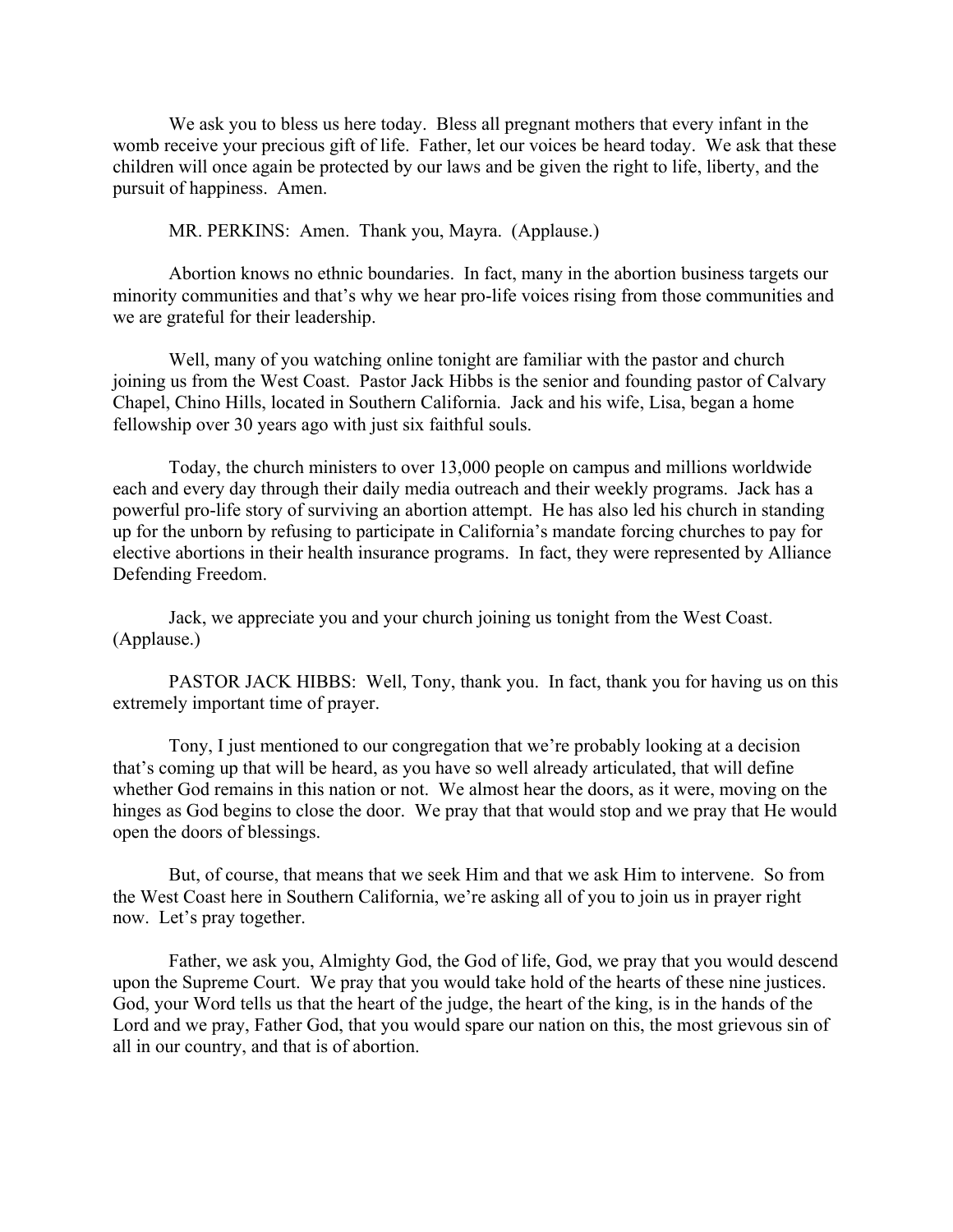God, you despise child sacrifice. You hate it. And so, God, we beg of you in Jesus' name that you would hear our feeble cry and, Lord, that you would sweep across this nation, Lord, that you would send the wind as wind dispels the fog and, Lord, that you would reveal the truth and that you would speak wisdom to our justices and, God, that you would speak wisdom to our leaders and, Father, in Jesus' name that you would repeal from off our land the scourge of abortion. We ask it, Lord, in Jesus' name and all God's people said amen.

God bless you, Tony, and God bless all of you that are praying for our nation today. (Applause.)

MR. PERKINS: Thank you, Pastor Jack. Well, tonight I've asked Bishop Joseph R. Kopacz of the Jackson Diocese to share a few words with us tonight before he leads us in prayer. As a spiritual leader in this community and our nation, he has a passion for recognizing the dignity of the unborn.

Please welcome Bishop Kopacz. (Applause.) Thank you, Bishop.

BISHOP JOSEPH KOPACZ: It is a great honor and joy to be here and I thank, first of all, Bishop Ronnie Crudup for his invitation a month or so ago. He and I have worked together in the Lord's vineyard on various causes for the common good in our beloved state of Mississippi, and little did I know in these past seven or eight years that I had such an ally on behalf of the unborn and the work he has done for many years. So I thank Bishop Crudup for this invitation, and certainly Tony Perkins and all who have come from so far.

So often we hear we stand on the shoulders of giants when we continue forward. And in that sense we do this evening. There have been many pro-life warriors down through the years, especially over the last 40 to 50 years. But we have giants in this room and across this nation, right? Amen. Now, we're not saying amen regularly in our Catholic congregations, but amen. We can say that tonight. (Laughter.)

One giant in our own Catholic tradition, of course, was Saint Pope John Paul II, who 25 years ago wrote an amazing document, "Evangelium Gaudi (sic/Evangelii Gaudium), Evangelium Vitae," "The Joy" – "The Gospel of Life" – "The Gospel of Life," replete with wisdom. And I'd just like to refer to that before offering a prayer; just amazing.

"The Gospel of Life" is at the heart of Jesus' saving message to the world. Through the incarnation and birth of Christ – I think we have that feast on the horizon, in four weeks or less. In the incarnation, God reveals to us the dignity of all human life. Each of us is made in the image and likeness of God, and we reflect his glory in the world. For this reason, direct attacks on human life such as abortion and euthanasia are always unacceptable. But sadly, these threats to life are often justified, protected, and even promoted by our laws and culture.

Christ's gift of himself on the cross reveals how precious life truly is and gives us the strength to commit ourselves to build a culture of life in the face of a culture of death. Christ's blood shed for us promises that in God's plan death will be no more and life will be victorious. To proclaim Jesus is to proclaim life itself. In every child which is born and in every person who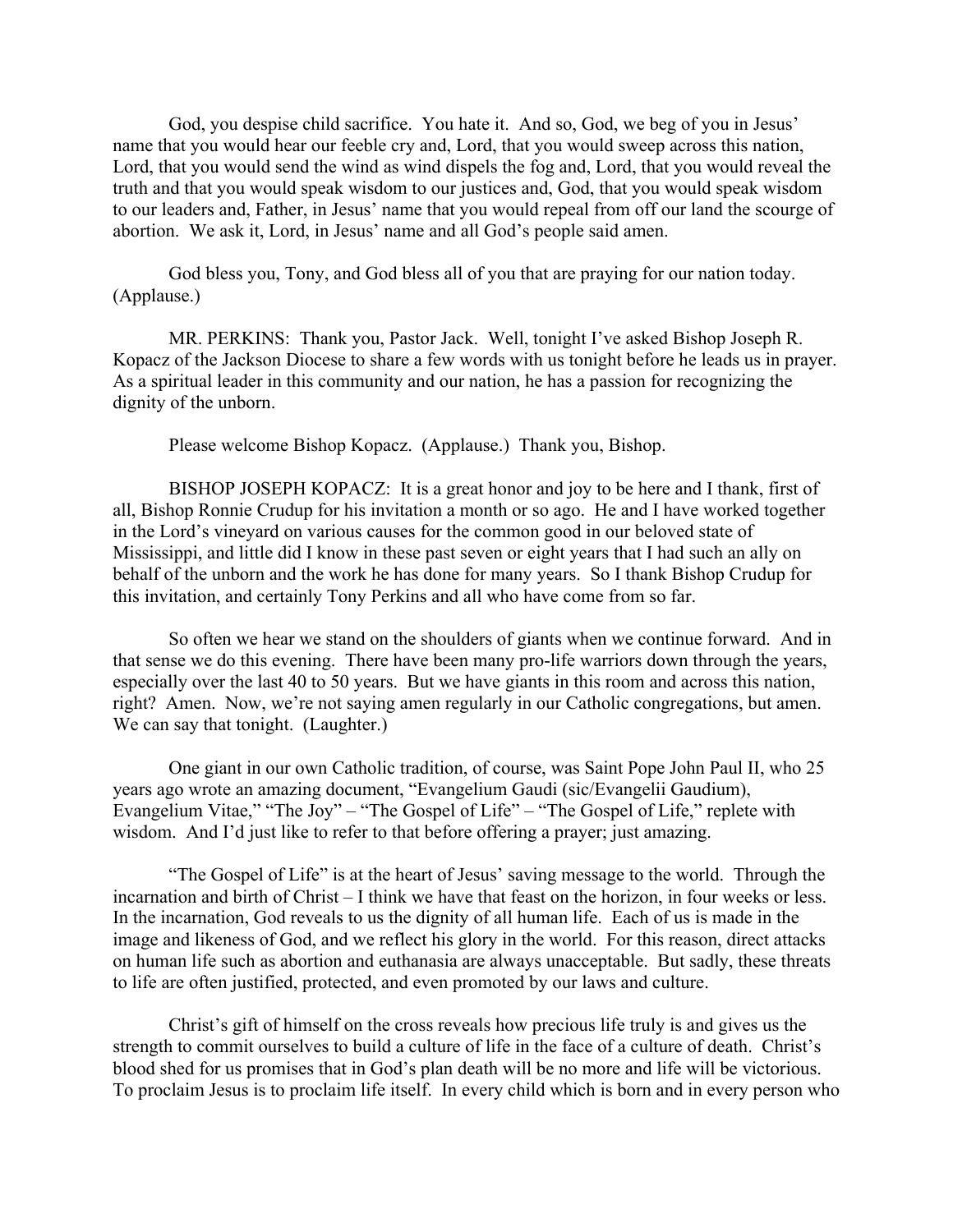lives or dies, we see the image of God's glory. We celebrate this glory in every human being, a sign of the living God, an icon of Jesus Christ.

Saint Pope John Paul provided a great deal of wisdom for the church's commitment to a culture of life, a culture that respects the dignity of the human person, beginning in the womb, and continues with solidarity on behalf of the common good. Pope John Paul would say that – consider a house. You have the foundation. That's the unborn. And upon that foundation you build a structure, and that structure has many, many elements of the common good and social justice, but it starts with the unborn. And to be faithful citizens, we're called to be committed, as we are hearing this evening and as you hear this evening.

For my prayer, I'd love to offer what's called the Litany for Life. And it's from 1 Corinthians. And we're all familiar with Saint Paul's ode to love. And taking each of those phrases, I'd ask you, as I read one, to, of course, say amen, and then a little reflection. And we'll continue with this litany.

So I begin.

Love is patient, Lord. Amen. Give to the mother who is tempted to abort her child the patience to endure the suffering that will bring forth new life.

Lord, love is kind. Amen. Give to the new father, whose friends tell him to abort his child, the gentleness, compassion, and courage to support mother and child. Protect them from all that could harm them and sustain them against selfishness and hate.

Lord, love is not jealous. Remove from all human hearts the temptation to trade human life for advantage, convenience, or personal benefit. Deliver us from the expediency that values personal gain and pleasure over the dignity of human life.

Lord, love is not pompous. Deliver us from the arrogance that seeks our needs or wants as superior to the rights of others. Help us to see our brothers and sisters as worthy of all our love.

Lord, love is not inflated. Grant us a share in the humility of your son, who sought not to be served but to serve. Help us to see in every human being, rich or poor, young or old, guilty or innocent, a reflection of your image and likeness.

Lord, love is not rude. Implant a spirit of gentle compassion in the hearts of each of your sons and daughters; Lord, that no person may ever be treated as less than a child of God, which you have made them through the death and resurrection of your only begotten son.

Lord, love does not seek its own interests. Give to all who govern us, Lord, a generous spirit that our country may not so much seek to be great as to be good, not to be rich in possessions as to be rich in mercy, or to be renowned as to be renowned for justice and truth.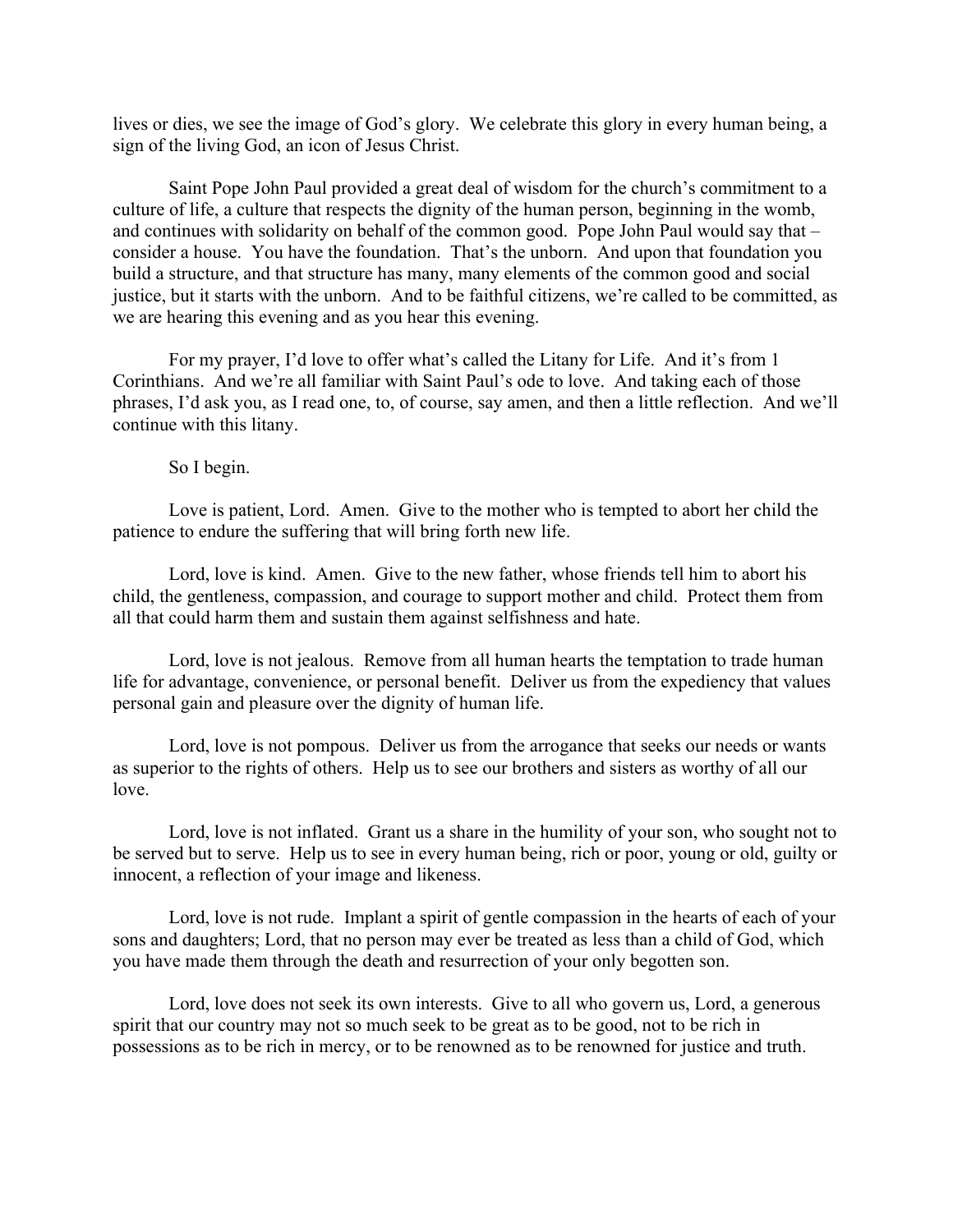Lord, love is not quick-tempered. Grant that by prudence and patience we might learn to live that sacrificial love by which your son died for us on the cross, that all men and women might know our kindness and willingness to love them unto death, after the model of our lord and savior.

Lord, love does not brood over injury. Give us the grace of mercy, Lord, that your son might forgive all, seeking only their redemption and eternal happiness. Forgive the abortionist who takes the life of an unborn child. Move their hearts. Grant them the grace of repentance. And give us a full share in your mercy.

Lord, love rejoices with the truth. Implant deep within our hearts a sense of the joy of the gospel of life, and make us joy-filled evangelists of your great gift of life.

Lord, love bears all things. When we are insulted or reviled for the sake of the gospel of life, give us the courage and the innocence of the children of God. Help us, Lord, to suffer for the sake of your trust and never to seek our own good, even in the good work we do.

Lord, love believes all things. Deliver us from every temptation to despair, Lord. When we are discouraged, give us the grace to trust in your mercy and to know that your love is victorious even in the face of darkness, death, and hate.

Lord, love endures all things. And in the face of death, destruction, and the culture of death, never lose sight of the beauty of the face of your only begotten son, our lord who died for us. Through his passion may we know the strength that comes from you each day for your glory and the love of his little ones.

Lord, love never fails. When the crusade for life seems unending and our latest initiatives have failed, when our hearts are filled with sadness or anger or fear, come to our aid, O Lord. Give us the assurance that you are ever with us, that your mercies will not end, and that you are creator and God, will bring victory to all who seek to love you as you commanded them.

And we ask this through Christ our lord. Amen. (Applause.)

MR. PERKINS: Thank you, Bishop.

And I want to thank our brothers and sisters in the Catholic Church for being early in providing leadership for life. We're grateful for their years of leadership.

Dean Nelson is FRC's senior fellow for African-American studies. He is executive director of Human Coalition Action. He is also the chairman of the Frederick Douglass Foundation, an organization that works across the United States to advance the sanctity of human life, free-market principles, and limited government.

Please welcome Dean Nelson to lead us in prayer. (Applause.)

DEAN NELSON: Thank you, Tony.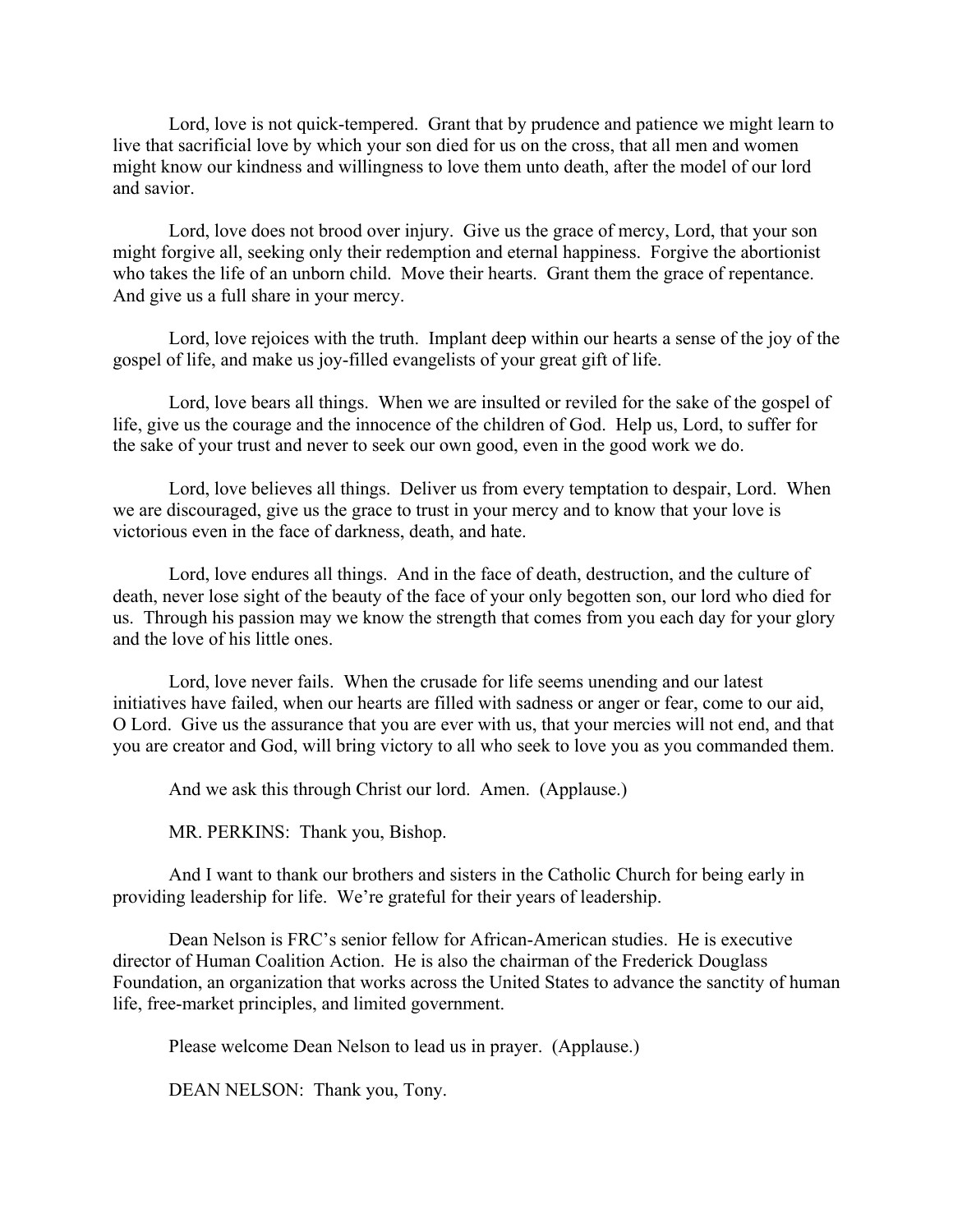How many of you know that when Christians come together, we win? The abolitionists during slavery, when they came together, Christians, we saw the end of slavery. When Christians came together during the civil-rights struggle, we saw the advancement of all Americans. Ephesians Chapter 4 encourages us to endeavor to keep the unity of the spirit through the bond of peace. Let's pray.

Father in heaven, we thank you so very much for all that you are doing, Lord, in your church. Tonight, Lord, we humble ourselves. Lord, we acknowledge that in many ways we have forgotten you. And Lord, there's probably no area that is more evident of how we have rejected you and rejected your principles than, Lord, what we have seen, Lord: over 60 million children lost innocently, Lord, to abortion since 1973.

Lord, we humble ourselves and ask you, Lord, to forgive us for our national sins. But, Lord, we also ask tonight that you would move on the hearts of your people. Lord, we thank you that we can come together, Lord – Protestant and Catholic, men and women, Black and White, Lord – from all around this nation, Lord, to cry out to you to ask, Lord for you to do in us what we are unable to do on our own. Father, we ask for revival of our hearts, an awakening in our culture, Lord, that we might see the end of the scourge of abortion in America.

Father, we pray tonight for those justices, Lord, who will be hearing these cases, Lord. We ask, Lord, that you would give them an ear to hear, Lord, and a heart to discern.

Father, we pray for those who will be speaking, Lord, and giving the oral arguments, that their words would be piercing; that their words would be, Lord, seasoned with grace and salt, Lord, that those who are hearing, Lord God, may experience and understand, Lord, the true moral standard of the innocent of human life.

Father, we thank you and we bless you for men and women, Lord, who have stood, Lord, on this issue, Lord, standing and speaking for those who cannot speak for themselves.

So, Father, we also ask, Lord, for the women, particularly who have found themselves, Lord, in the difficult decision, Lord God, being influenced, Lord, by, Lord, Planned Parenthood and others, Lord, convincing them that they need to, Lord, take the life of their preborn children. God, we pray have mercy on them and, Lord, send them, Lord, men and women of God – angels, Lord – to encourage them to make the healthy choice for their children and for their futures.

And Father, we pray that you would continue to unite us as your people. Lord, we confess that we will be one nation under God, indivisible, with liberty and justice for all, born and preborn. In Jesus' name, amen.

AUDIENCE MEMBERS: Amen. (Applause.)

MR. PERKINS: Amen, amen. Thank you, Dean. (Applause.)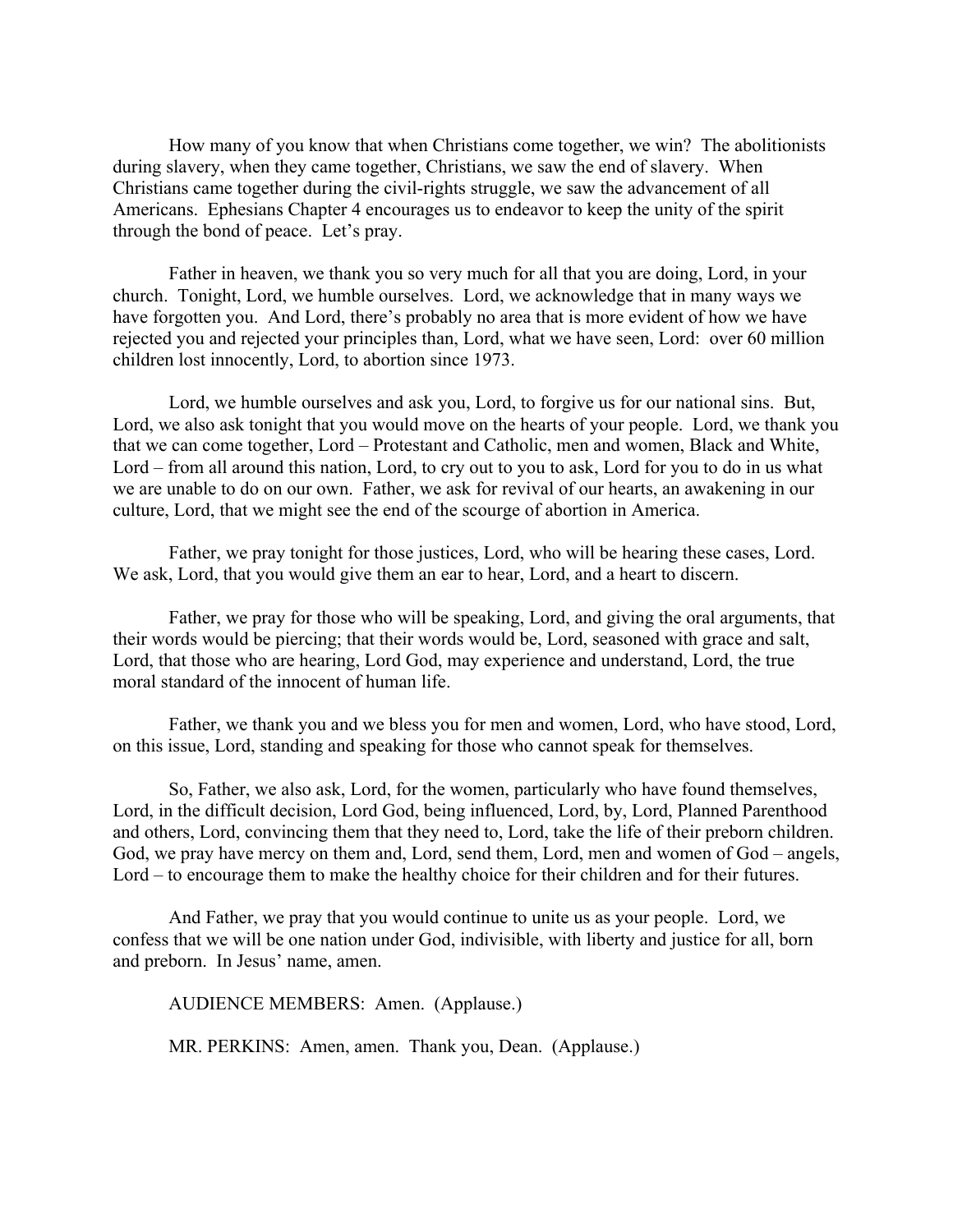Well, our two guests come as a duo, as a grandfather and grandson. Flip Benham is a bold witness for the Lord Jesus Christ, especially – (cheers, applause) – especially when it comes to the most vulnerable in the womb and also loving the mothers who choose life. He founded Operation Rescue in the late 1980s and was its longtime director. Flip has spent time in jail for the cause of Christ in Wichita, Baton Rouge, Birmingham, Chicago, Dallas, Houston, Orlando, Lynchburg, Charlotte, Washington, D.C. He's traveled the country. (Laughter.) But he also befriended Norma McCorvey, "Jane Roe" of Roe v. Wade, and ultimately led her to the Lord Jesus Christ. (Applause.) And he had the opportunity, the privilege of baptizing her. He is joined tonight by his grandson, a young pro-life advocate, Bailey Benham, who has a powerful testimony to see from generation to generation standing for life.

Please welcome Flip and Bailey Benham. (Applause.)

BAILEY BENHAM: Let's pray.

Jesus, we honor and we glorify you in Jesus' name. Lord Jesus, I just pray that we would recognize that you are the one and only true God. There is no other God besides you, and you are the one that determines truth. The professors of universities do not determine truth. The president of the United States does not determine truth. You determine truth and you alone, Lord Jesus, and you say that life begins at conception, Lord Jesus, and that babies in the womb are made in the image of God. So, Jesus, that is what we say.

Lord Jesus, I just pray that you would specifically awaken my generation to the travesty of abortion, Lord Jesus. In your name, Lord, I just pray that my generation would see the end of abortion. In your name, I just pray that we would see the last abortion clinic closed, Lord Jesus, in my generation. I just pray that we wouldn't be worried about a TikTok following or an Instagram following, but we would be concerned about little images of you being murdered in the womb every single day, Lord Jesus. I just pray that you would awaken us in your name, Lord Jesus.

And we praise you and we honor you, and we recognize you as the king of all kings and the Lord of all lords. In your name, amen.

AUDIENCE MEMBERS: Amen.

FLIP BENHAM: Amen. Halleluiah. That is an arrow, an arrow.

Unless the Lord builds the house, those who labor labor in vain. Unless the Lord watches over the city, the watchmen stand guard in vain. In vain you rise up early and stay up late, toiling for food to eat, for the Lord grants sleep to those he loves. Sons are a heritage from the Lord, children a reward from Him. Like arrows in the hands of a warrior are sons born in one's youth. Blessed is the man whose quiver is full of them. They will not be put to shame when they contend with their enemies at the gates. That's our call.

Father, in Jesus' name we thank you for the privilege. I thank you for this arrow. I thank you for the arrows that you have now that are concealed in your quiver, and you're sharpening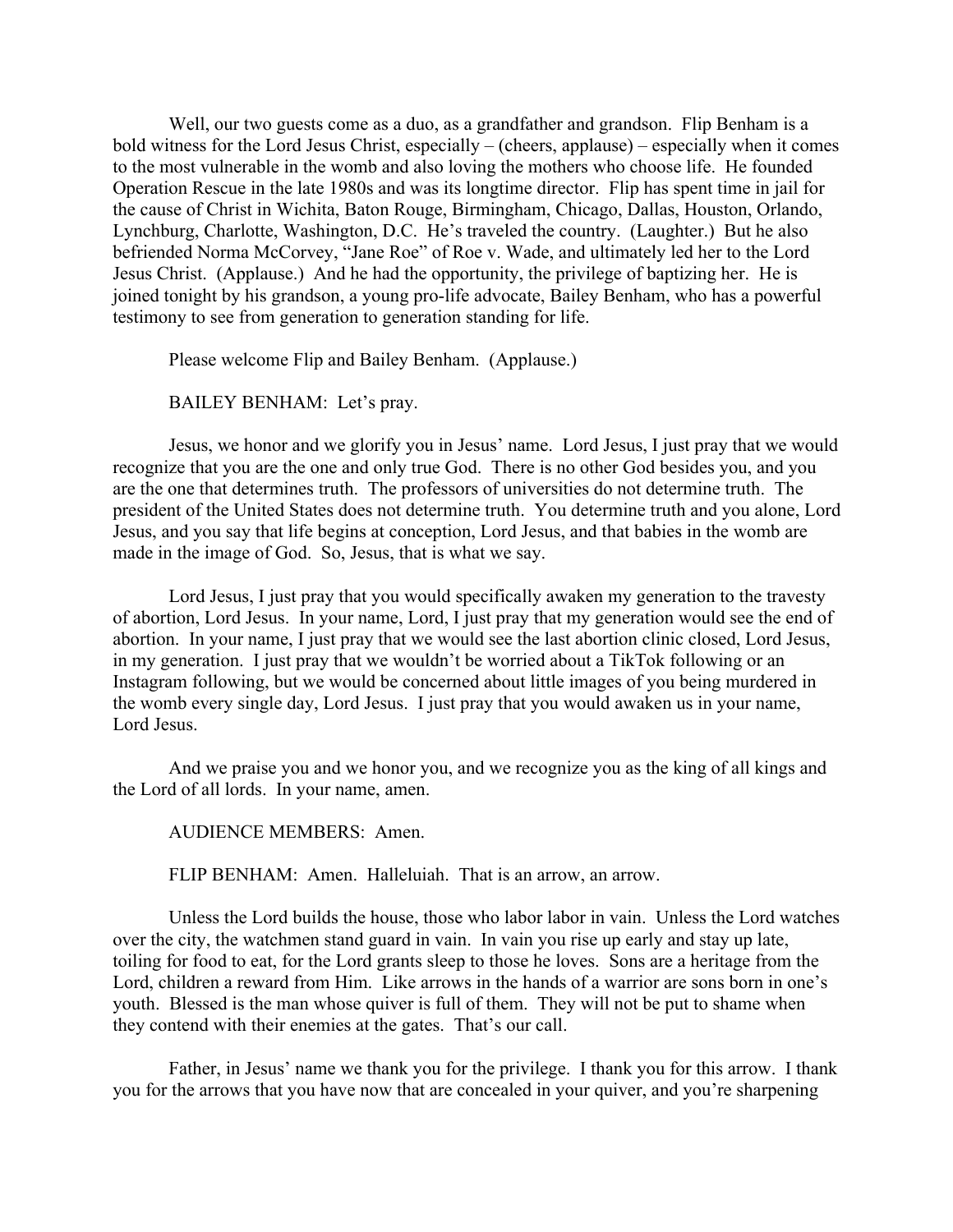them and you're ready to launch them from bow – the bow of family, church. And help them, we pray, Lord, this next generation, to plunge into the bullseye for their lives, and that the gates of hell would not prevail against your prevailing church, and that, Father, we would be encouraged to trust you, to allow your theology to become biography right here in the streets of Jackson, and that this abortion mill – this penthouse at 2903 North State Street – would come to an end. We pray this in the powerful name of our Lord, our savior, and our very best friend, Jesus.

And all the church said?

AUDIENCE MEMBERS: Amen. (Cheers, applause.)

MR. PERKINS: Thank you, Flip and Bailey.

Dr. James Bush III has served as a member of the Florida House of Representatives since November of 2018. Dr. Bush is a teacher and a member of Community Action Agency Board, chair of the Florida Martin Luther King Jr. Institute for Nonviolence and United Teachers of Dade County. He's representing pro-life elected leaders within the Democratic Party, and we are honored to have him praying here tonight. Please welcome Dr. Bush. (Applause.)

FLORIDA STATE REPRESENTATIVE JAMES BUSH III (D): Let us pray.

O God, I hoped in ages past and I hope for years to come we come at this appointed class and anointed time in history because you suffered it to be so. We come because you said if we call upon you, you will show us great and mighty things that we know it not. You said whenever we wanted to call upon you, we can call you from the honesty and the sincereness of our hearts that you would hear and answer our prayers. And because you are omnipotent, because you are omniscient, because you are omnipresent, you have all power, all knowledge, and you're able to see over the whole world at the same time, and we know tonight you know where we are, but it just gives us a sense of that blessed assurance when we can tell you where we are.

We're here in the great state of Mississippi with the governor, with the president – Mr. Tony Perkins – of the Family Research Council, with the great pastor of this house, and with all of the pro-life members around this country from the North, South, East, and West. And we just pause to say we thank you. We thank you because you've been good to us. Matter of fact, you've been better to us than we've been to ourselves. And we just pause for station identification and say we thank you.

We thank you for life, for you are a lover and giver of life. You gave your only begotten son so that we might have life and have it more abundantly. We know you are a lover of life for our little ones, our children. You declared and decreed in your word. You said suffer the little children to come unto me, and forbid them not for such is the kingdom of heaven. You said unless you become converted as a little child, you would no wise enter into the kingdom of heaven. You said out of the mouth of babes and sucklers have I ordained peace.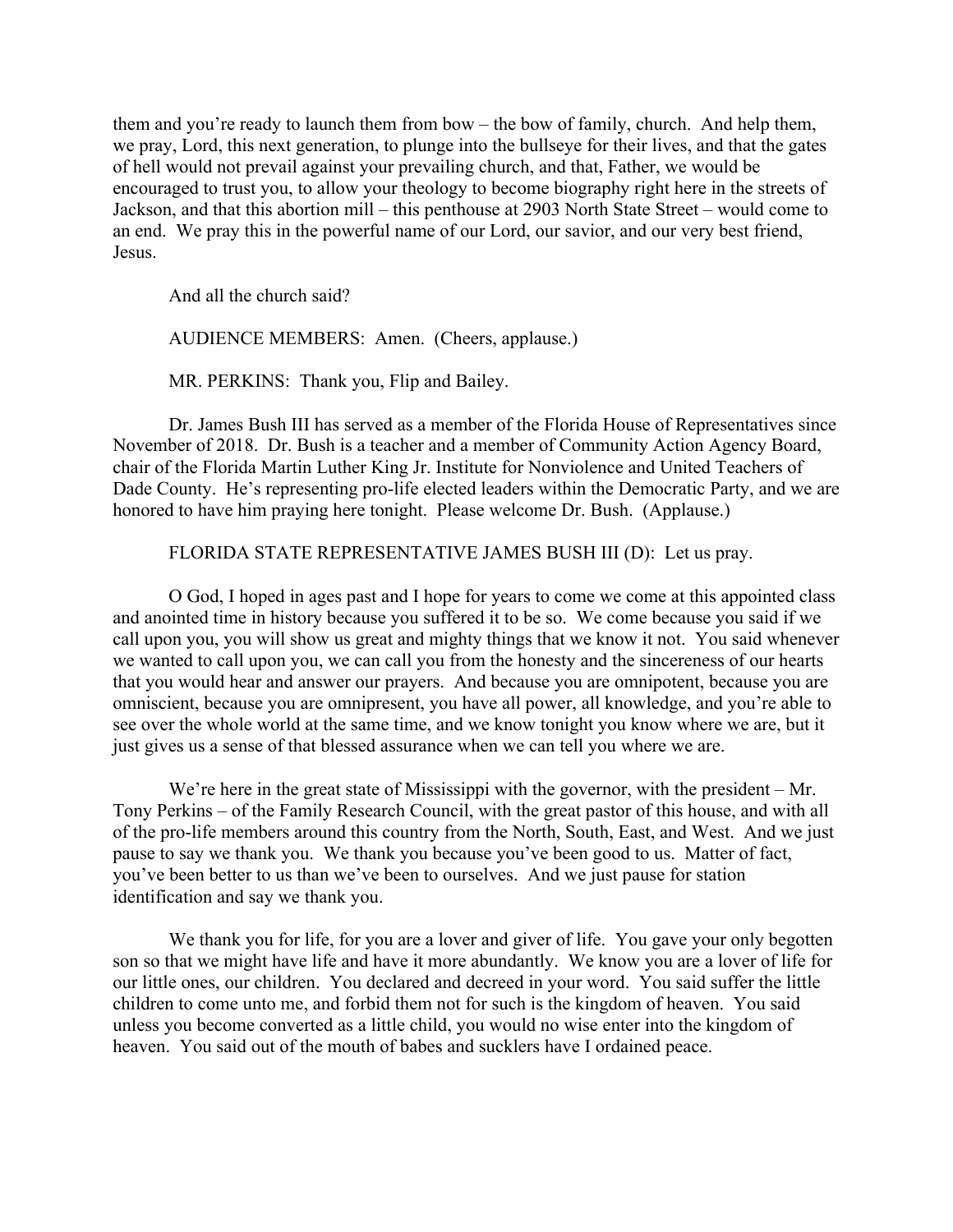And though, God, I know I don't have time tonight to just tell you how much we thank you for what you have given us and the life you have given us. So I'm going to be obedient by just closing this prayer just say we thank you. And we just thank you for this day, for this here's the day that you have made and we will rejoice and be exceedingly glad in it. And we're going to decree and declare that we have already received a victory from the Supreme Court, so we're going to say in advance that we already know what the end result is going to be because you know our end at the beginning. And so now we just submit this prayer to the one who is able to keep us from falling, to keep us from the dark valleys of despair to the bright mountains of hope, from the midnight of desperation until the daybreak of joy, be both power and authority now, henceforth, and forever more. As your servant in prayer, we pray in Jesus' name, and everybody said amen.

#### AUDIENCE MEMBERS: Amen.

MR. PERKINS: Amen, amen. Thank you, Dr. Bush. (Applause.)

As a Hippocratic physician, Dr. Deborah Honeycutt's calling is to administer health and promote wellness to others while keeping her promise to do no harm. The privilege of helping women during pregnancy and birth of their children led her to serving as medical director and member of the board of directors for the Pregnancy Resource Center, as well as being on the board of directors of the American Association of Pro-Life OBGYNs. As the current board chair of Human Coalition Action, she believes that advocating for political and judicial change will advance pro-life policies, maximize the cultural impact of the pro-life movement, and promote life-affirming social change. As a Christian, she understands that the power of fervent corporate prayer can change our society as we agree with God that unborn lives are precious and worthy of the opportunity to live with freedom to accept Jesus Christ as their Lord and savior. Please welcome Dr. Honeycutt. (Applause.)

DEBORAH HONEYCUTT, M.D.: Thank you, Tony. Pray with me.

Great Creator, our Father, our giver of live, we pray your kingdom come, your will be done in our lives and in the lives of all those who make decisions in our government. As one of many Hippocratic physicians who while keeping an oath to do no harm have helped women manage their pregnancy and childbirth, I thank you for the advances in science and in technology that have underscored the truth of your word that unborn children are not just a blob of tissue but are living human beings.

Forgive us our national trespass of devaluing the life of the unborn. Forgive us our national trespass of killing our preborn children. Forgive us for sacrificing our unborn children to the gods of secular humanism, of progressive philosophies, of expediency, and other false gods.

We pray that the hearts and minds of each of our Supreme Court justices will come in line with your will regarding the unborn and render a God-honoring decision in Dobbs versus Jackson Women's Health Organization. We pray in the mighty name of Jesus Christ, our savior and our Lord, amen.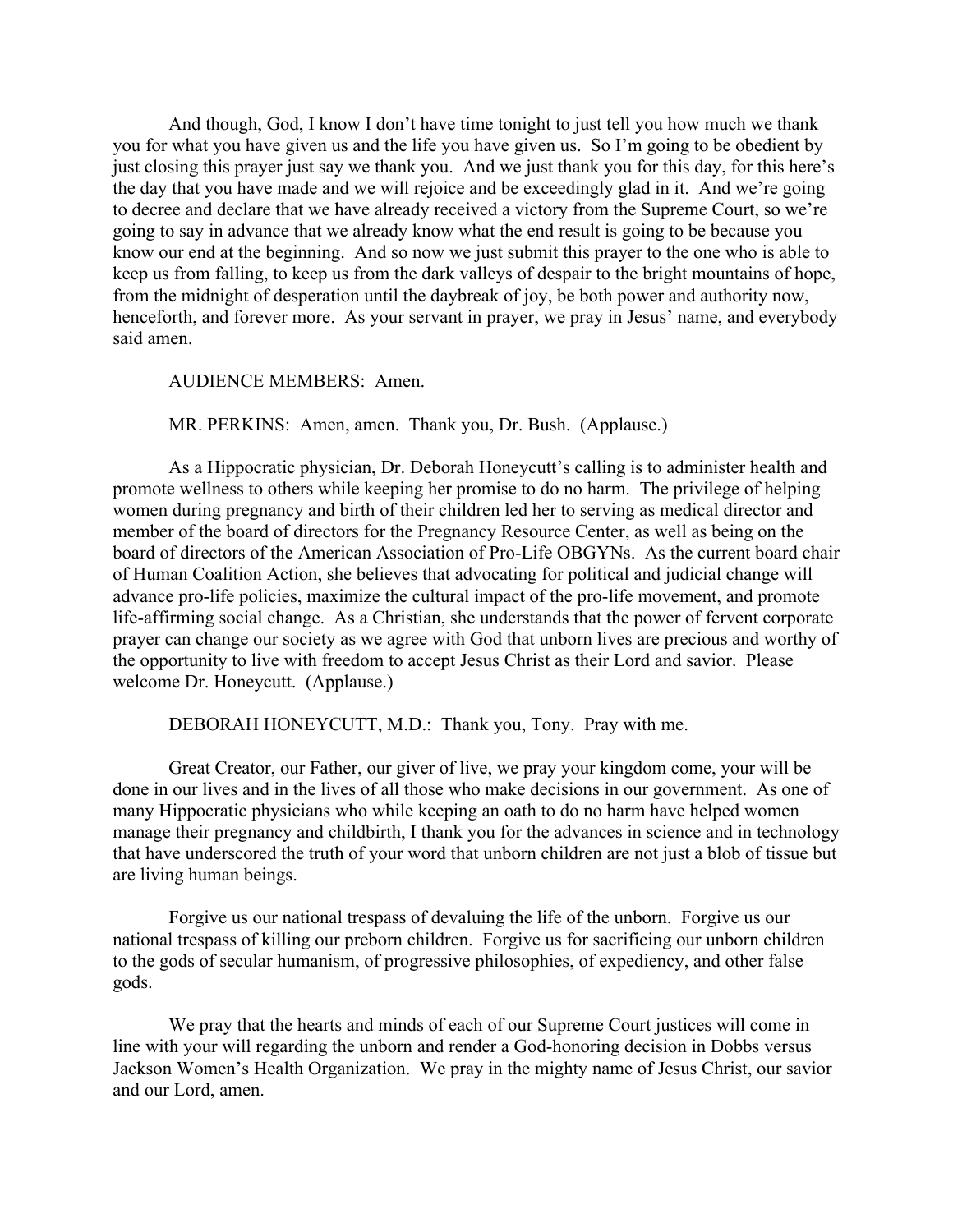#### AUDIENCE MEMBERS: Amen. (Applause.)

MR. PERKINS: Amen. Thank you, Dr. Honeycutt. (Applause.)

It has been a complicated and challenging season for our nation, and we're thankful for the clear, prophetic voices of our day. Bishop Mathews is that clear, clarion voice for biblical truth. He currently serves as the missions president for the Church of God in Christ and has led the establishment of the Tabernacle Church of God in Christ in Southaven, Mississippi. Prior to these assignments, he and his wife, Sharon, and their children – he has 11; he's pro-life – (cheers) – served as missionaries in South Africa. He is a very special brother to me in the Lord, and I am personally grateful for him joining us tonight. And I am excited to hear what the Lord has to say through him. Please welcome Bishop Vincent Mathews. (Cheers, applause.)

BISHOP VINCENT MATHEWS, JR.: Thank you, Tony. The feeling is mutual. An honor, Tony, FRC.

Bishop Crudup, thank you for hosting this day. And grateful for all those who are on the program prior to me. So grateful for our governor and the words that he shared on today.

But I want to ask you a question. Are you really kidding me that we're here today? That, literally, we're dealing with the issue that in one of the Blackest cities in America you got to go to the Supreme Court – 82 percent Black folks in the city of Jackson, and you got to go to the Supreme Court to stop killing little Black babies in Jackson, Mississippi, up until before they are born? Are you kidding me? And they had the nerve to stand outside and have signs to tell me that I'm delusional.

This is interesting, and it's an interesting demonic time that we're in, my brothers and sisters, when right in our face we can see what's going on, and it's interesting because the Supreme Court has been wrong before. The Supreme Court was wrong in 1973, and I know that because I learned how to read. Now, I know they didn't want us to learn how to read, but I learned how to read and so I don't just watch the television and I know what's going on.

So are you really kidding me that we got to stand here today and have this conversation? This blows me away. Supreme Court has been wrong before but it's corrected itself. It was wrong in 1857. In 1857, a Black slave went to St. Louis and sued the government to say that he should be free, and in 1857 they told Dred Scott, you're not human, because the science of the time said that people that look like me were not human and the Supreme Court upheld that.

They followed the science because they were ignint, or excuse me, ignorant. They followed the science because according to the Darwinian science of the time, I, my forefathers, were the link between monkey and man. Now, they're still teaching evolution in school now. But, thankfully, just about eight years later, with the 13th, 14th, and 15th Amendment in 1865 through '68 it reversed the Supreme Court case and finally said that me and my children and my children's children really are human citizens and can vote. The Supreme Court can be reversed.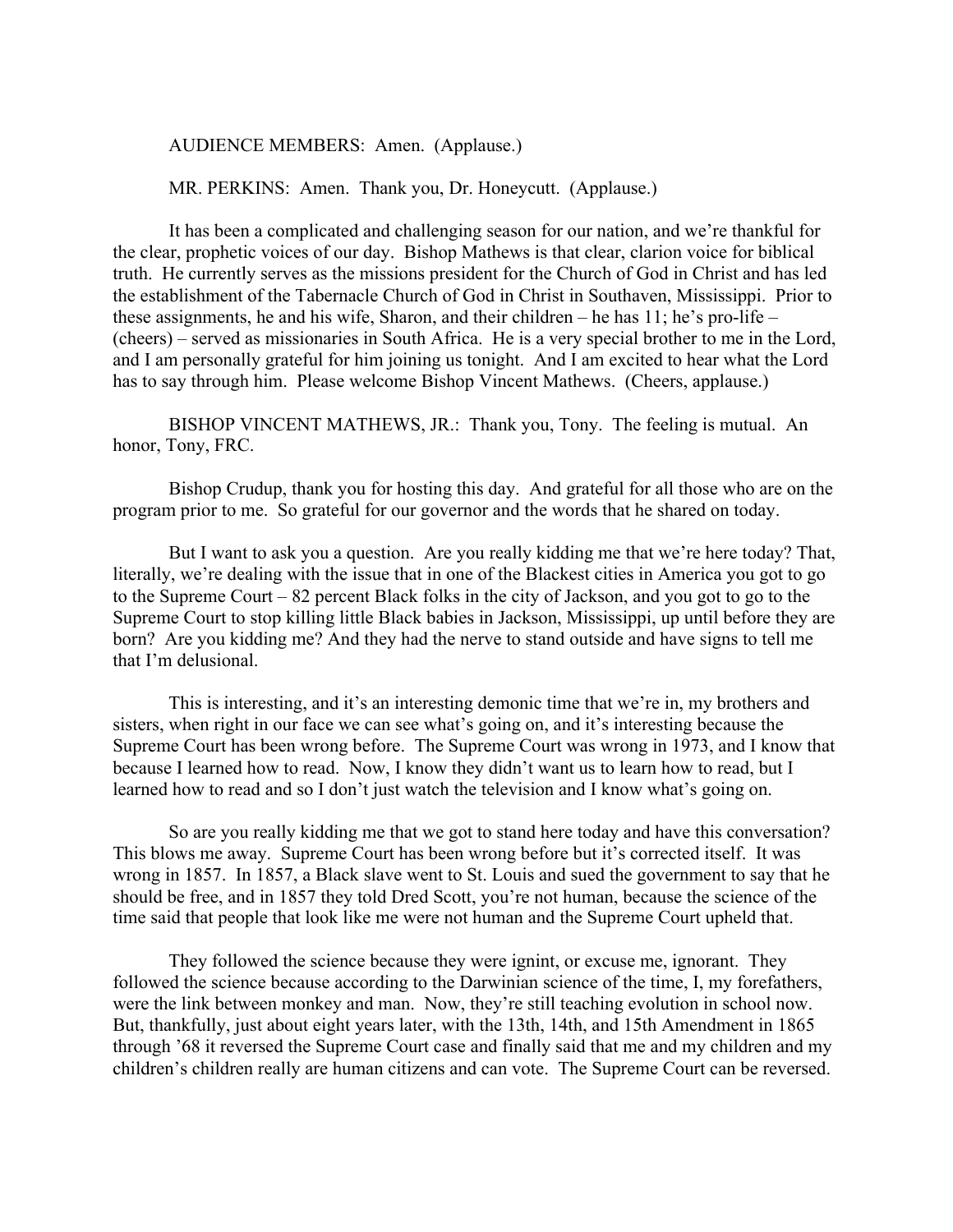Yeah, but are you kidding me? They did it again. Because I read – you all sent me to school. Yeah, and what year was that, 1896? Yeah. 1896, Plessy v. Ferguson. Yeah. Plessy v. Ferguson in 1896 said that you can have separate but equal facilities and restrict people from going to those facilities. So now that they're humans, the Supreme Court said separate but equal is OK. But praise the Lord, that was another case that went to the Supreme Court to reverse that when Brown v. Board of Education in Topeka that said separate but equal is not good enough, and they abolished it.

So once we got equal rights, 1973 comes and then comes Roe v. Wade that say that there's now open season on not only those weeds and dandelions because after that they opened up all kinds of eugenic facilities all across America and they just happened to put it where my cousins stay. You know, it's interesting that in the whole state of Mississippi there's one clinic and it's right here in Jackson where my cousins stay. Literally, I got cousins here.

So what's interesting is that Roe v. Wade in 1973, against the science, but maybe they didn't understand, now said it's legal to kill a child at any time in gestation. And, yeah, in 1992 they messed up again, as has been said, but it too can be reversed. It will be reversed this week, almost 50 years later, in the Dobbs v. the Jackson Women's Clinic.

I say to you, my brothers and sisters, I stand here with a lot of hope. I stand here knowing that Hobbs v. the Jackson Women's Health Clinic can be reversed in 50 years. But it reminds me of a freedom – I got to pray – but it reminds me of a freedom meeting that happened. I'm so glad my wife is here, by the way. He mentioned her. That's her there, the woman there. Yeah. Stand up, Sugar, so they can see you. Yeah. Yeah. That's my wife right there. (Applause.) Yeah, the mother of our 11 children.

But it reminds me of a freedom meeting and this freedom meeting went against governmental policy. It goes further back than the Dred Scott case. It's recorded in the annals of our historic text, the Bible. It's historic and it's accurate.

In Exodus Chapter One there were people who were oppressed. There rose a king who did not know Joseph. Joseph was a good man and Joseph provided for his family. But this king had a problem because his family began to grow and they started a governmental office of population control kind of like the one we have now.

And, yeah, there is still an office of population control, and they started this office of population control to say these people are too many, because they recognized that power is in numbers. It's not in them dollars because the Federal Reserve can do whatever they want with that, but they can't do anything with our children.

And so they said, let's put work on those people and get them doing banal tasks all confusing and have them all mixed up. But they grew stronger based on the work that they received. And as they grew stronger, the government became threatened by these ex-slaves, these ex-slaves who began to run around but they began to get stronger. And so they made governmental recommendations – not recommendation, it was an edict – that the boy children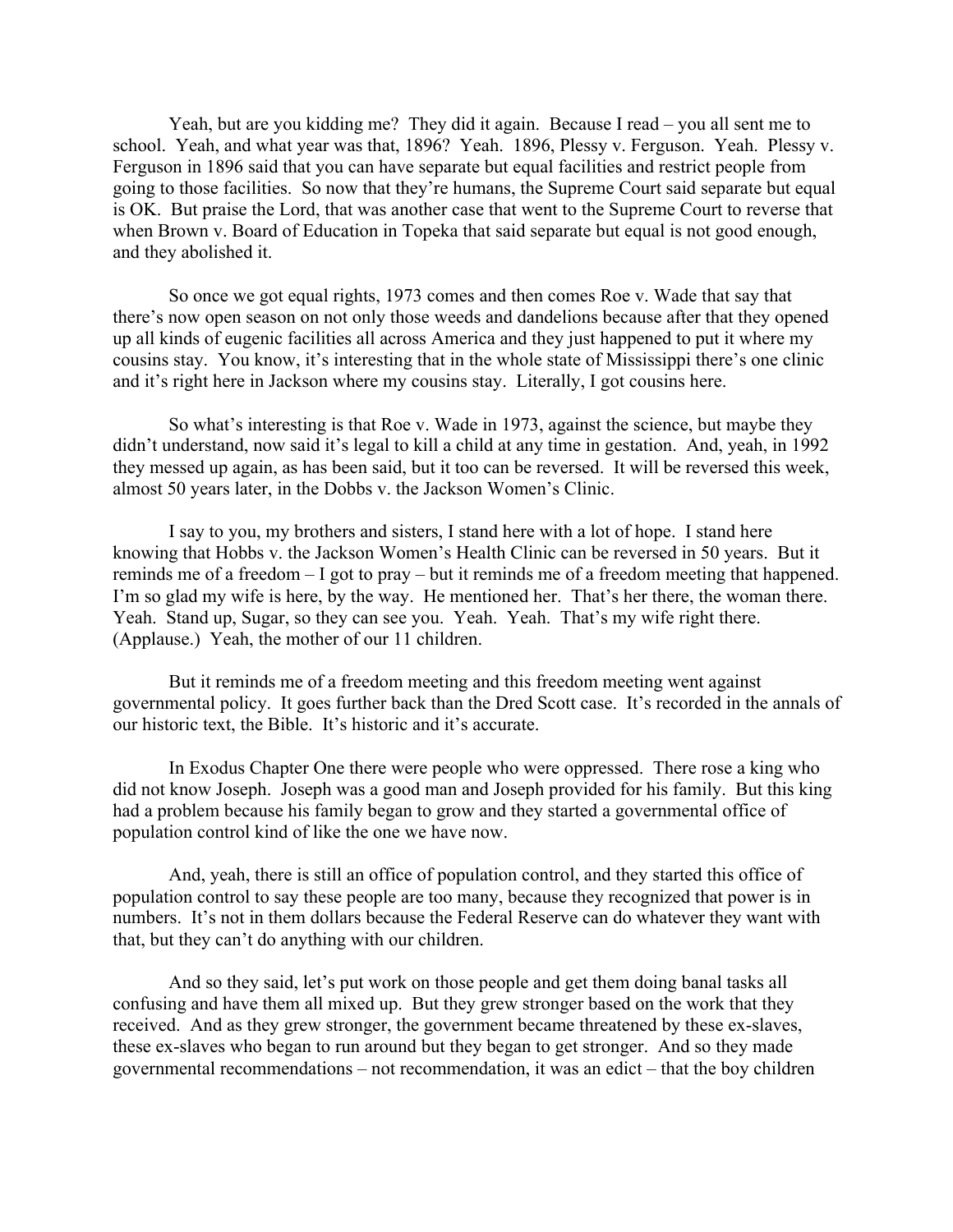should be killed at birth, just kind of like what's happening in New York and Virginia right now. And say the boy children should be killed as they were being born.

But I thank God that there was some powerful empowered women, Shiphrah and Puah, who said, we're not going to do like they said do and they had these babies and the babies kept coming and they said, we can't kill these babies because these men and these women are lively women. These people are lively people who will not go away silently.

And so I say to you, my brothers and sisters, those who are watching around the world, those who are in this beautiful church, that there arose in that time who should have been killed at deliverer, but there was a baby boy named Moses that was born because somebody made a stand.

Somebody went against the government. Somebody didn't worry about the backlash. Someone didn't worry about what they would say. Somebody didn't follow what they'd been told. They allowed God to give them a critical sense of thinking and they went against it and Moses rose up. And after a while – I can't give you the whole story – but when Moses rose up, he met God one day. Yes, he – because he lived he had the ability to make mistakes and abilities to do some things. But out in the back side of the wilderness one day, God told him to go to a pharaoh to, let my people go.

Now I'm here to say today we're praying to God to let my people live. We need to shout it. You need to say it with me. Let my people live. Let my children live. Let my children's children live. Let my children's children's children live. Let the one who will find a cure to cancer live. Let the one who will change the government live. Let the one who will be a great preacher, teacher. Let my people live.

And so the Supreme Court case must be reversed. I got two more minutes and let's pray because we're going to pray against the demonic spirit that is across America. This is not flesh and blood. This is not Republican and Democrat. This is not left versus right. This is – no, this is not carnal. This is a spiritual fight we are fighting. We're fighting with demonic strongholds that didn't just show up today. They've been on his agenda for a while.

But the blood of Jesus is greater. And so, Father, in the name of Jesus – I wish somebody would shout His name, Jesus – hear our cry and let our people live. Let there be life in Jackson. Let there be life in Mississippi. Let there be life across America. Let there be life across the world. Let your people rise up on today. Awake your people out of their sleep and give us to be advocates for life. Give us the fight for life and give us the love life from the womb to the tomb in the name of Jesus, Satan, the blood of Jesus rebuke you. The power of God comes against you. And we speak even right now that it is so – that it is so: Let my people live. (Cheers, applause.)

MR. PERKINS: Amen. Thank you, Bishop. Amen. May it be so.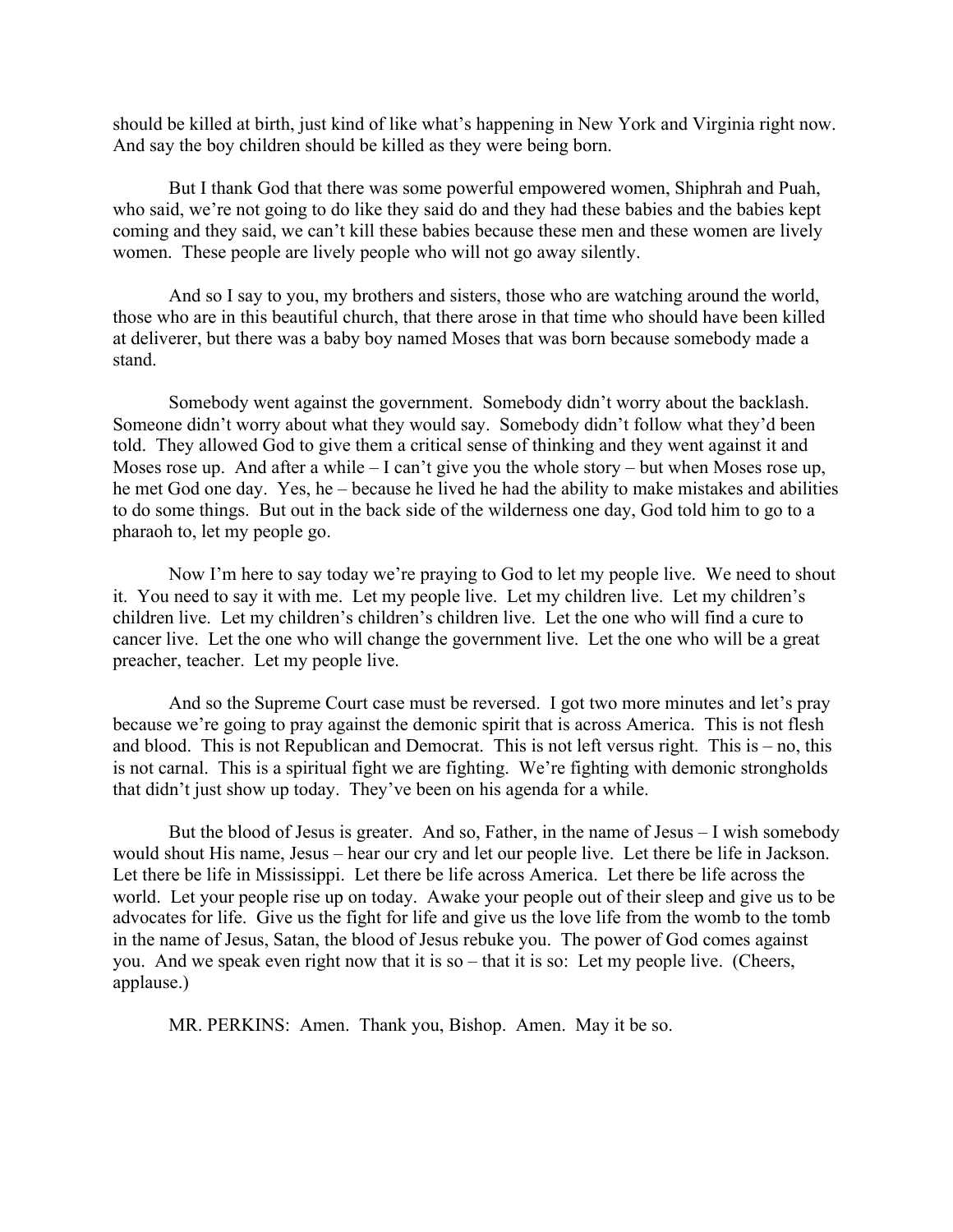From coast to coast, border to border, we're joined tonight from those all across America joining us to pray for the sanctity of human life, that America would return to being a nation that recognizes that life was created in the image of God.

Joining us from our southern border in Texas tonight, Adrienne Pena-Garza. Adrienne and her husband, Jimmy, are a living testimony of how God can change lives. Adrienne has shared her story of how her life changed at an abortion clinic many years ago and how, in that moment of making a life-or-death decision, God placed it in her heart to demand to see the sonogram. And she didn't take no for an answer either.

Ultimately, Adrienne ended up fighting for her child's life. She was 16 weeks pregnant and states that her son became a beautiful masterpiece, a fully formed baby who was literally fighting for life.

Adrienne, thank you for leading us in prayer tonight from our southern border in Texas.

ADRIENNE PENA-GARZA: Thank you for being here today to pray with us for life. What a blessing it is to pray in agreement all over the country together.

Thank you, Tony Perkins and the Family Research Council, for this invitation. Here at New Life Family Church in Hidalgo County, on the southern U.S. border of south Texas, we are filled with prayer warriors. We humbly ask that all come together with one voice throughout the region, the state and country, and pray.

Today in America we are all filled with opinions. Let's put them all aside and pray for the sanctity of life.

Heavenly Father, we come here today to thank you for your presence, for your grace and your lovingkindness. We humbly ask you to be with these justices as they make a decision that will impact countless innocent and defenseless lives, lives that are destined by God to live.

We believe that through you, hearts can change. I am a testament of that. We humbly ask that you please give women going through uncertainty during pregnancy the discernment, the compassion and the boldness to choose life. Let's stand against the lies and the dangers of abortion and pray for the discernment of our leaders and our people. Help them see, dear Lord, that through you all is possible. We must continue to share the great news that all can be made new through Christ.

Today thousands of hearts and minds shine a light on life, on hope, on renewal and revival. Help us, Lord, to live our lives with complete trust in you. Please give these justices the courage and the resolve to choose justice for these tiny but innocent lives. Amen.

Alma Perez (sp) of the Hidalgo YRs will be translating. Thank you.

ALMA PEREZ (sp): (Translates prayer into Spanish.)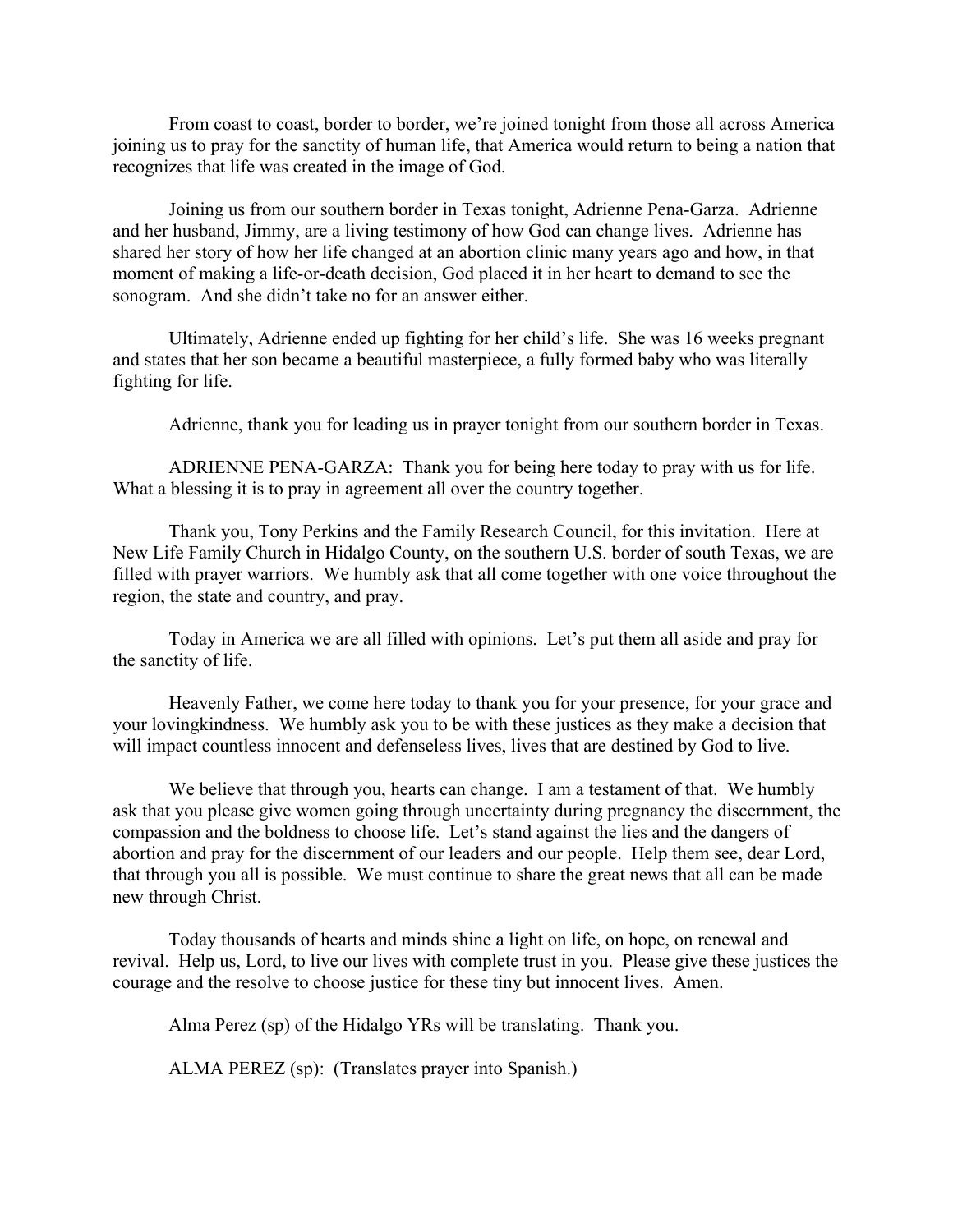MR. PERKINS: Amen. Thank you so much for being with us.

Commissioner Monica Sparks is the first black woman president of Democrats for Life, a national organization that exists to help pro-life Democrats win office and pass laws that are prolife. Commissioner Sparks is currently serving her second term as Kent County commissioner and is also president of the Kent County Black Caucus.

Please welcome Commissioner Monica Sparks. (Applause.)

MONICA SPARKS: Thank you so much.

Abba Father, Abba Father, God, we are crying out to you, border to border, coast to coast, crying out to you in a time, God, where abortion, murder, is so acceptable. We thank you for the free will that you've given us. However, that free will has seemed to backfire. That free will that you have given us, that gift of free will, has become something so distasteful, so pitiful.

God, we are broken. And we have to cry Abba Father, because right now the very thought of being pro-life is so heavy but necessary. Border to border and coast to coast, we find strength within that whole area.

Thank you, Family Research Council, for having us here. We thank you, Bishop, for standing for life within these very walls. The walls that should protect us, the church, have failed around us.

But God, right here, right here, we find solace. We find strength to go on with each other. We find strength in knowing that the Christians, your people, need a win.

This is your responsibility, Father. We lay this at your feet. The Christians, your people, we need a win, Father – not a win for us, but a win to show that you reign supreme – not the Supreme Court, but you reign sovereign over the United States of America.

We won't stop, Father. You said be not weary in well doing, and we're going to keep doing well. We're going to stand strong, Father, and we're going to expect, through the power of your son that you've given us, that we will have victory this week. And we thank you for it, Father. And we'll accept nothing less. And if it stops there, God, we will continue fighting until your will becomes the will of the Supreme Court of the United States.

Thank you, Father.

MR. PERKINS: Amen. Amen. Thank you, Monica. (Applause.)

Troy Miller is with us today because he believes every life is a gift from God. He and his wife, Marsha, have been blessed with four adopted children. They have been adoption advocates for nearly 30 years. They strongly believe adoption is an incredible gift to families and to children. He serves as the honorary chair for the World Orphans Day. He and his family live in Nashville, Tennessee, where he serves as the president and CEO of NRB/NRBTV.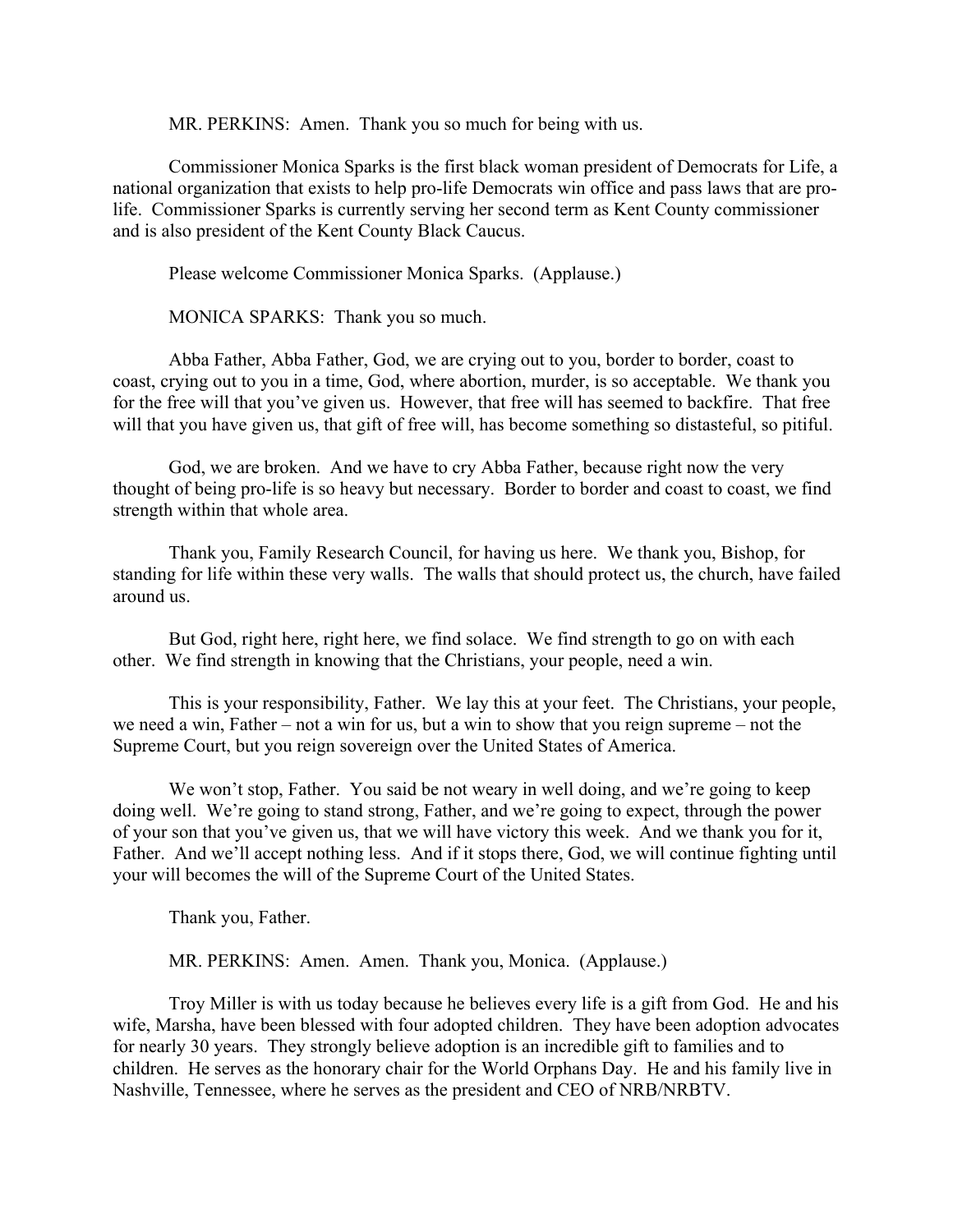Troy, thank you for being with us tonight.

TROY MILLER: Dear Heavenly Father, Lord, we are so thankful that you are seated on the throne and that you are strong and powerful and able to overcome all of these obstacles.

Lord, we pray for those who will be arguing this case before the court on Wednesday, Lord. We pray that you would give them godly wisdom, you would give them clarity of thought, you would have them an answer to every question that would come up, from the truth from your scripture and from your mouth to theirs.

We pray, Lord, that you would soften the hearts of the justices, Lord, that will hear this case; you will open their eyes and their ears; you will make them, Lord, fear you more than anything. Lord, we honor life. We pray, Lord, for any and all mothers right now who may be thinking or contemplating an abortion. Lord, we pray that you would soften their heart, that grace would overcome them, that they would choose life, Lord, and if they can't care for that child, Lord, they would give them up to a loving family that can, Lord, where they – their situation becomes someone else's blessing.

Lord, we love you and we honor you. And we pray, Lord, that you would use this issue to unite the church, to unite this country, to make life a priority above all, for it is the foundation of all of our morality. And Lord, we give you all the glory and all the honor and praise, in Christ's name, amen.

AUDIENCE MEMBERS: Amen.

MR. PERKINS: Amen. Thank you, Troy Miller. (Applause.) And we need to be praying in the days ahead, if the Court does make the right decision, that there are more families that are willing to open their doors and welcome these children into their homes.

We go one more time to the steps of the Supreme Court on the East Coast, where Tina Whittington and Mary Szoch will be joining us.

Tina Whittington has over two decades of experience of pro-life outreach with a focus on reaching and activating youth to join the pro-life movement. All of her work has been submitted to the fact that this is a first – is first a spiritual battle, and it takes place not only in the culture but in the hearts and minds of individuals at all levels. The Dobbs case opens up a new area for the holy spirit to work to abolish abortion.

And Mary Szoch serves as the director of the Center for Human Dignity at the Family Research Council. In this position, Mary researches rights and coordinates collaborative efforts with other pro-life advocates on policy surrounding life and human dignity. We're blessed to have her on the FRC team and she's also a new mother, and she'll be leading us tonight in prayer from the steps of the Capitol along with Tina.

Tina and Mary, welcome. Thanks for joining us tonight.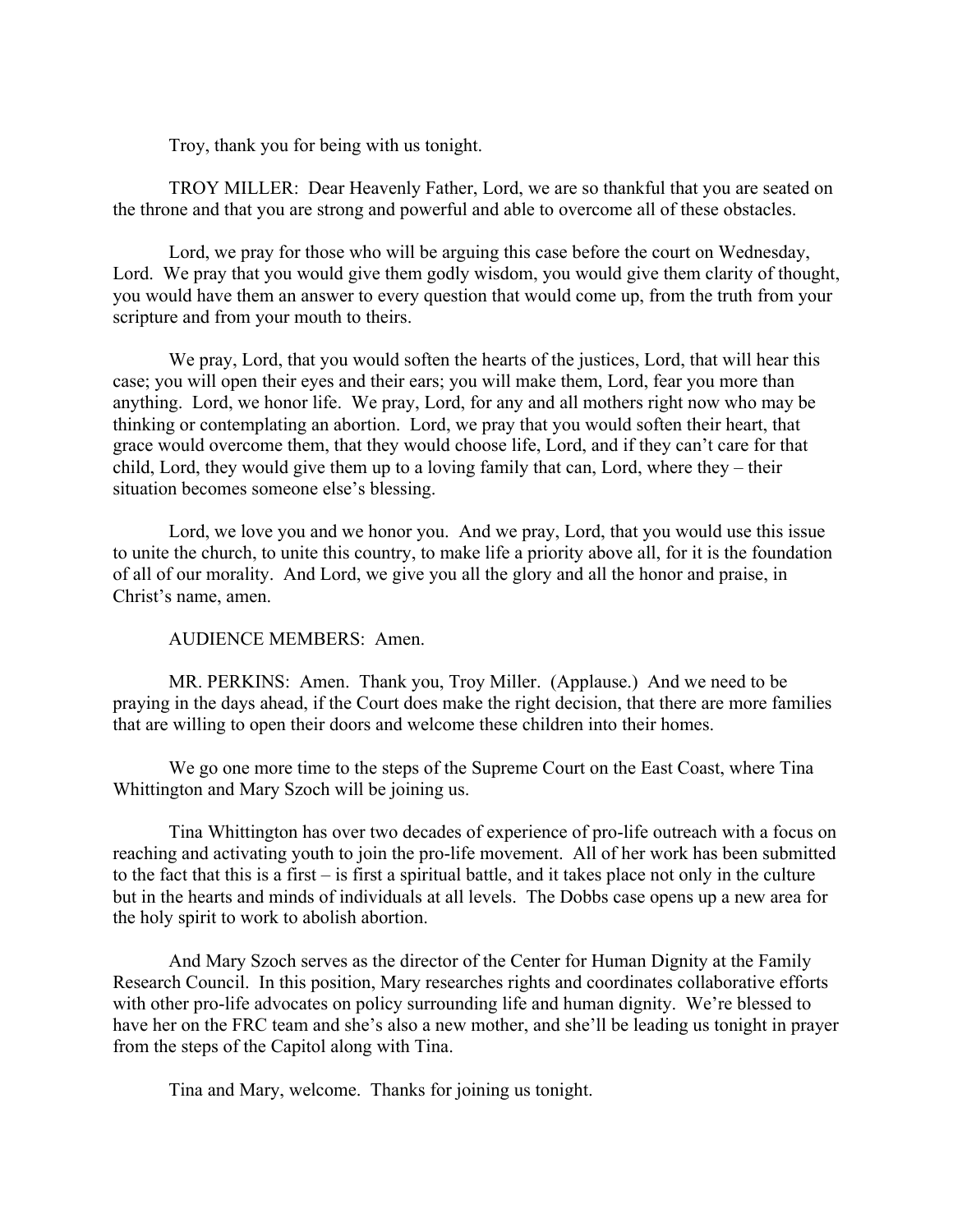TINA WHITTINGTON: Thank you, Tony. I'm really glad to be here with you guys tonight, and I'm thankful that we have a God who taught us how to pray. And so I'm going to take something out of His good word to start us off tonight in prayer.

Our Father who art in heaven, hallowed be thy name, thy kingdom come, thy will be done on earth as it is in heaven. Heavenly Father, this is what we come before you to ask today, that your perfect will, your perfect justice will be brought down to earth. We pray and plead for your holy spirit to intervene on behalf of the preborn this week as our earthly Supreme Court considers protecting preborn life in this Dobbs case.

This week we have a special opportunity to see your kingdom move mightily through the Dobbs case. We ask that the attorneys defending life will be anointed and the justices would have your divine discernment and wisdom.

While we know we will never live in perfection this side of heaven, we do know that we are called to bring heaven's values to earth. We are called to pray. We are called to speak life and to engage in our government in ways that bring you glory. Help us at Students for Life as we focus on the young people, and as we lead the pro-life generation to remember the preborn in our prayers to be a voice to empower the life choice on campus and in our communities, and to not fail in engaging with our government to see heaven's values on life rule in our land.

With a heart of repentance, we ask that you would please forgive our nation for the sin of abortion and heal our land. We place our faith in you, not in the courts or the government. We believe that you, Heavenly Father, will bring an end to abortion in our nation. Amen.

AUDIENCE MEMBERS: Amen.

MARY SZOCH: Thank you, Tina.

Let's begin in the name of the Father, and of the Son, and of the Holy Spirit, amen.

O God, we come before you today, you who knit the unborn child in his mother's womb, you who made each of us fearfully and wonderfully, who has numbered all of our days, you who deemed it fitting for an unborn child to be the first to recognize the coming of you son. We come before you to ask you to move mightily in the Dobbs case. We ask you to grant wisdom and knowledge to Attorney General Lynn Fitch and Solicitor General Scott Stewart. We ask that their words might touch the hearts and minds of the Supreme Court justices. And we ask that all nine, Lord – all nine – would rule in favor of life for the unborn. We ask for the day when America will once again protect the unborn child in the womb, when your creation will receive the respect that it deserves.

O God, we know that you, the author of life, are with us. We know that in the end the final victory is yours. And in Jesus' name, we pray that that victory may come. Amen. In the name of the Father, and of the Son, and of the Holy Spirit, Amen.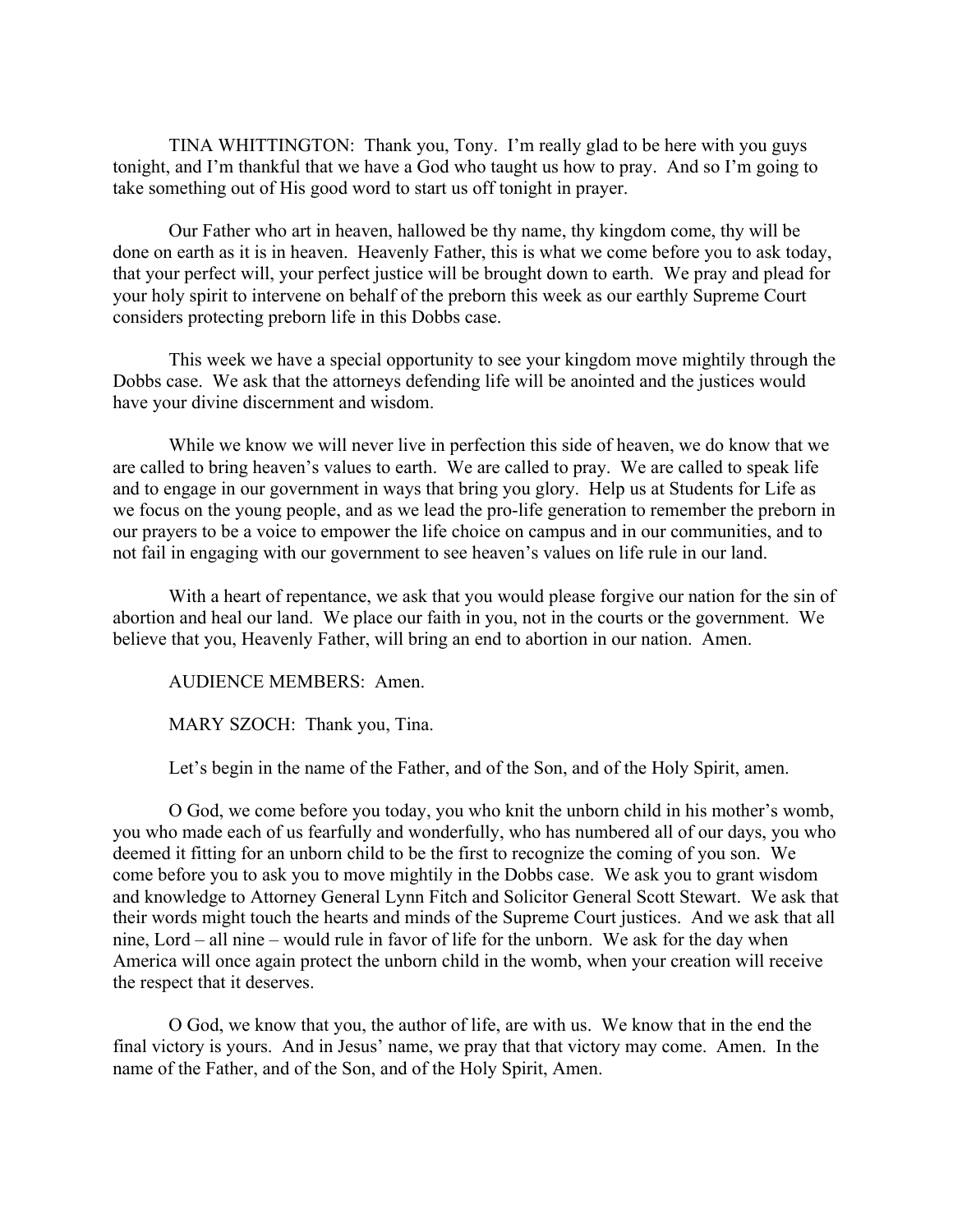MR. PERKINS: Tina, Mary, thank you so much for being with us tonight.

As a follower of Christ, an abortion survivor, and now a family pastor, Josiah Presley believes God has called him to speak for the rights of the unborn. God has called us to do justice, love kindness, and walk humbly before Him. He has said, quote, "As one of the least of these, who had no voice when his mother underwent an abortion, I believe the Lord has saved me in part to be a voice for others." End quote. We're honored to have Josiah leading us in prayer tonight. Josiah? (Applause.)

### PASTOR JOSIAH PRESLEY: Would you pray with me?

Father, in Micah 6 you have told us what is good, Lord. You have told us what you require of us: to do justice, to love kindness, and to walk humbly with you, Lord.

Lord, we pray for justice to prevail this week. Lord, we pray that what is right would win out, God. And Lord, regardless of the outcome of the events of this week, regardless of the decision that the Supreme Court passes down, Lord, would we as your people be committed to justice. Would we be committed to what is good, Lord. Would we be committed to actions of kindness. Would kindness guide the way we interact with others, the way we love others, Father.

Lord, this is such a controversial topic. This is such  $a(n)$  issue with so much pain, so much hurt on so many different sides of the argument, God. We see the pains. We see the difficulties. We recognize the hardship of what is happening in our country. But Lord, as your people, God, as those who have been brought into a relationship with you, Lord, would we win over it with kindness, God.

Lord, would we remember that as we are speaking up for the rights of the unborn, as we are caring for, as we are loving the unborn, Lord, that we must also care for and love the born on both sides of the argument, God. Lord, would we show who you are through our actions and through our kindness, God.

And Lord, we come before you humbly this evening praying these things, asking these things, recognizing that the only change that will come in this country will be from you, Lord. We come humbly before you submitting ourselves to you, recognizing that ultimately it is you we need to see move – not the Supreme Court, Lord, but you, God.

Lord, we come before you this evening recognizing that we live in a nation – that we are citizens of a nation that for the past almost 50 years now has not walked humbly before you, because for the last 50 years, God, we live in a nation that has committed over 60 million abortions. We have – we live in a nation that daily defies you by destroying people created in your image, God. Would you forgive us, Lord? Would you humble us? Would you bring revival to this nation, Lord, and would it start with us? Would you use us for your glory?

With the same of your son, Jesus, we pray these things. Amen.

AUDIENCE MEMBERS: Amen.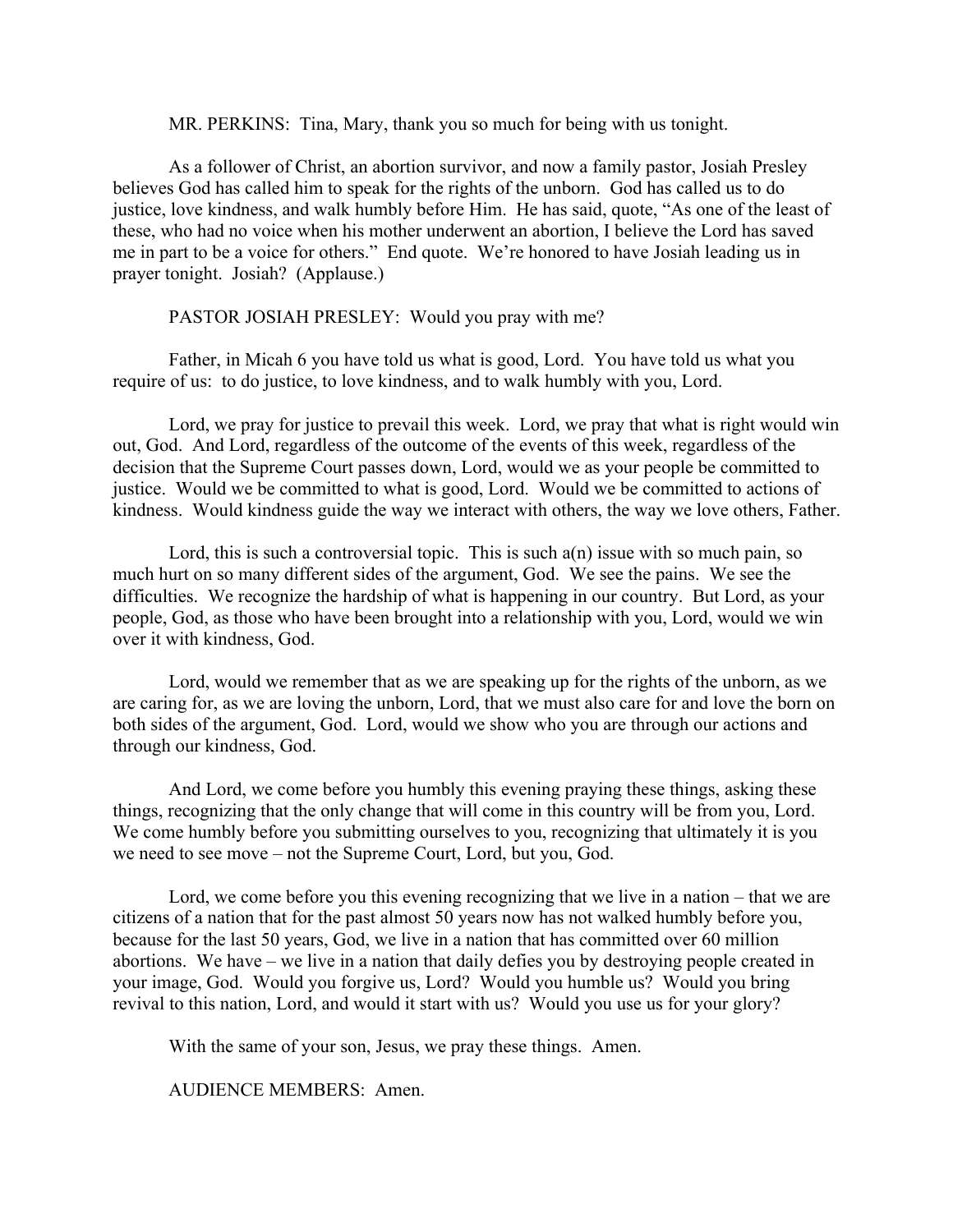MR. PERKINS: Amen. Thank you, Josiah. (Applause.) Yes. May it be so that we would experience revival in America again.

Dr. Brad Jurkovich is a senior pastor at First Baptist Church of Bossier, Bossier City, Louisiana. He is the founder – has helped found and lead the Conservative Baptist Network. Dr. Jurkovich has been involved in pro-life efforts across America for the last 30 years. He is a dear friend. And Dr. Jurkovich, thank you so much for being with us tonight.

PASTOR BRAD JURKOVICH: You bet. Let's pray together.

Father, 22 years ago Stephanie and I sat in a doctor's office nervous about what the ultrasound was showing with our baby, with the cysts on the brain. We were nervous. We knew all the percentages and what the odds were saying, and Lord, we knew that it was going to be interesting to hear what that doctor said that day. And he comes in and he says to us  $-$  he says, you know, from what I'm seeing, you guys are young, you can have more children, I would terminate this pregnancy and just try for a new one. And Father, by your grace and courage we knew what your word says, that life comes from you, and we chose life that day. We emphatically said no. We began to pray. And Father, not only did you heal that precious baby in the womb, but Father, we gave birth to her, and now 21 years – 22 years later she is serving as a labor and delivery nurse in Memphis, Tennessee, delivering babies. (Cheers, applause.)

And Father, we have seen the power of faith – of trusting you, trusting your word, trusting your ways, and the power of choosing life. And Father, we are asking, God, that this week America would emphatically choose life. This is a moment that you have given us. And Father, I am grateful for those who have prepared for the arguments, who are prepared to take a stand. I thank you for Family Research Council. I thank you for pastors like this pastor and pastors all across America, churches all across America. We have marched. We have prayed. We've asked you, God, to move. This is a week to move. This is a week to choose life. And we're asking you, God, to move in a way that emphatically says to this generation life is from you, o God, and we trust you for life. And we're pleading with you, God, for life this week.

In Jesus' name we pray.

AUDIENCE MEMBERS: Amen.

MR. PERKINS: Amen, amen. Thank you, Dr. Jurkovich. (Applause.)

Dr. Alveda King is from Atlanta, Georgia, and serves as the chair of the Center for the American Dream at AFPI. She is the daughter of the late slain civil rights activist Reverend A.D. King and the niece of the Reverend Dr. Martin Luther King Jr. Dr. King is the founder of Speak for Life, fighting for the sanctity and dignity of all life from the womb to the tomb. She currently serves as a Fox News contributor and host of Fox Nation show "Alveda King's House." Dr. King is a former college professor, served in the Georgia State House of Representatives, a former presidential appointee, and the 2021 recipient of the Presidential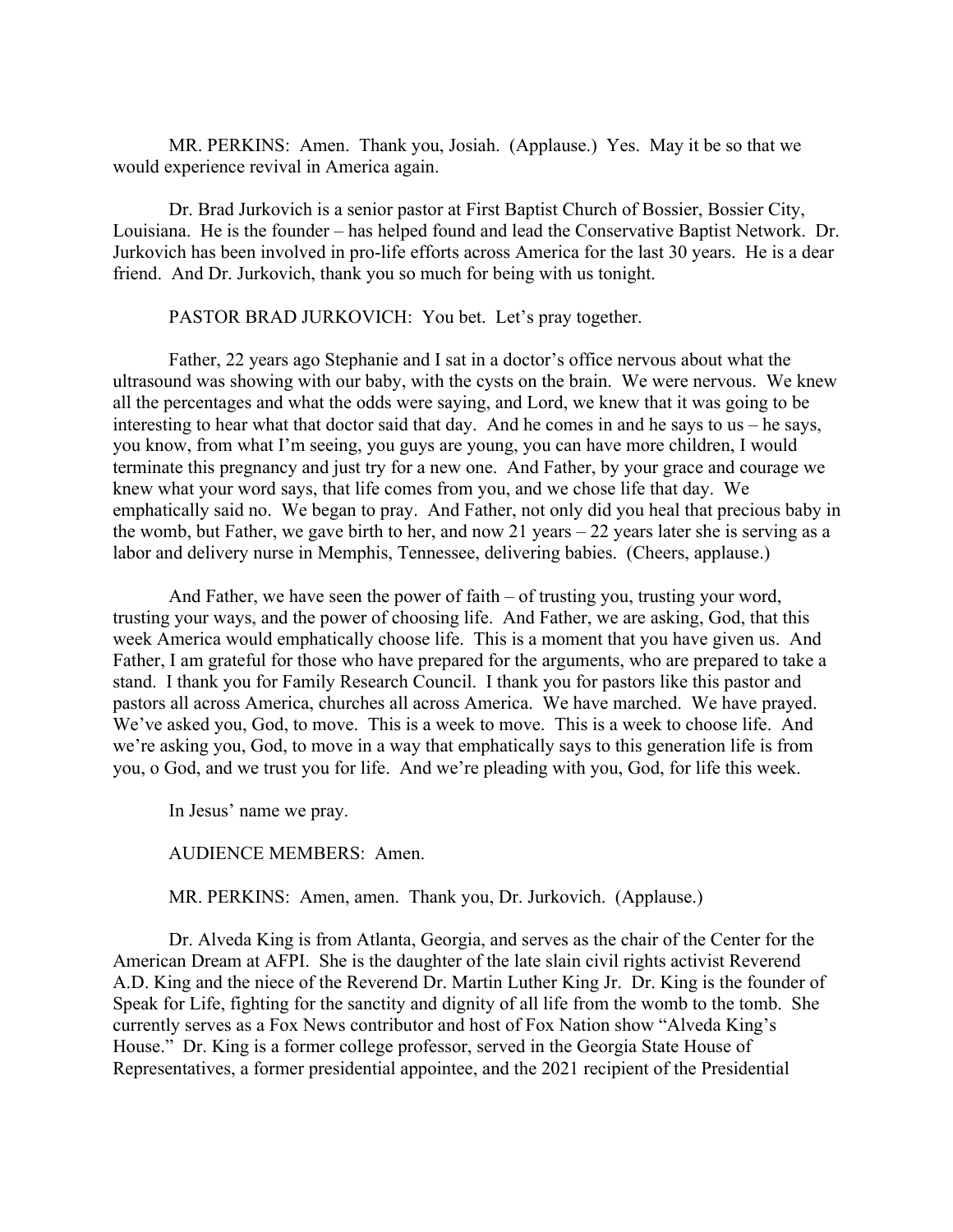Lifetime Achievement Award. Dr. Alveda King, thanks for being with us tonight and please lead us in prayer. (Applause.)

ALVEDA KING: Praise the Lord, Tony and Bishop and all who are gathered here tonight as we pray together for life. Please join me. Put your hand over your heart and let's, indeed, pray as Jesus taught us to pray. Pray with me.

Our Father who art in heaven, hallowed be thy name, thy kingdom come, thy will be done on earth as it is in heaven. Give us this day our daily bread and forgive us our sins as we forgive our debtors, and lead us not into temptation but deliver us from evil, for thine is the kingdom and the power and the glory for ever and ever, amen.

Father, we are sorry for all of our sins, including the sins of abortion across this nation and around the world. And we join together from sea to shining sea asking you for victory on December 1<sup>st</sup>, melting the hearts of the United States Supreme Court in favor of human life. We're indeed one blood, one race. Lord, let us live from the womb to the tomb victoriously. Bless us according to Psalms 103. Lead us according to Psalms 23. And bless us with the blessings of Abraham in Jesus' mighty name, amen.

AUDIENCE MEMBERS: Amen.

MR. PERKINS: Amen. Thank you, Dr. King. (Applause.)

Well, joining us tonight from the northern border, right outside of Minneapolis, Minnesota, is Michele Bachmann, along with her home congregation at Rockpoint Church. In addition to being a former congresswoman and presidential candidate, this year she took on a new assignment as the dean of Regent University School of Government. She also serves as the chair of the FRC Board of Directors. Most importantly – and this is why Michele is joining us tonight – she is a prayer warrior, intensely committed to interceding for our nation and for our nation's leaders. Michele, thank you for joining us tonight and for leading us in prayer.

MICHELE BACHMANN: Amen. Join me.

Father, we shout to your name from the north, Father. We shout your praise, that you are God and there is none other. It is to you and you alone, o God, that we direct our prayers. We thank you, o Father, that you are the sovereign Lord. You are the Lord most high. You are the Lord of heaven's armies. Would you dispatch your heavenly host, Father, this week? We appeal to you, o righteous judge in your heavenly courts. I ask, o God, that your holy spirit would fill the chamber of the Supreme Court during this most important moment when the arguments are made. But Father, these men are but dust. One day these justices – men and women – their knees will bow, their tongues will confess that you are Lord. And so, Father, I pray that this week your will be done on earth as it is in heaven.

O Father, would you be present? Would you grant wisdom? Would your spirit fill their hearts and minds and bring revelation, Father, like no other time? We cry out to you. You hear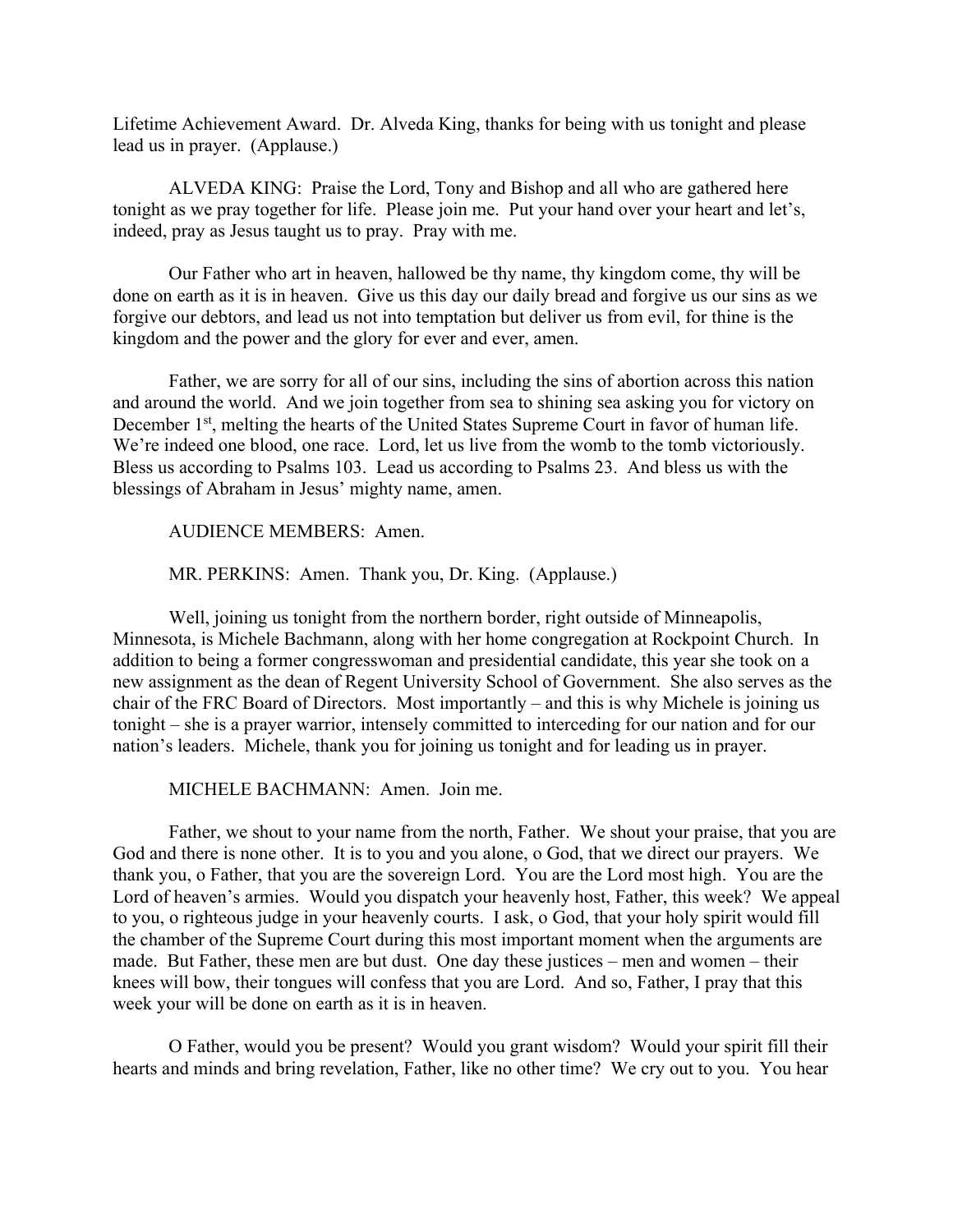us when we call. We trust in you and you alone. You have the power to save. In Jesus' name we pray and we trust, amen. Amen. Amen.

AUDIENCE MEMBERS: Amen.

MR. PERKINS: Amen. Thank you, Michele. (Applause.) Amen.

I've asked Pastor Carter Conlon, general overseer at Times Square Church in New York City and a member of the FRC Board, to share what God has put in his heart before offering our final prayer this evening as we are gathering across the nation to pray together for life. His ministry of nearly three decades has been centered on, marked by, and led by prayer. It is the passion of his heart. In 2018, he wrote a timely must-read book for anyone serious or desiring to be serious about prayer. The book is called "It's Time to Pray." His worldwide prayer meeting each Tuesday night draws people from over 190 countries, consistently witnesses innumerable answers to prayers. Pastor Carter knows how to hear God's voice and he has a personal and special word for us tonight. Please welcome Paster Carter Conlon. (Applause.)

#### PASTOR CARTER CONLON: Thank you, Tony. (Applause.)

Thank you, Pastor Tony, and thank you for all who've made the effort to be out here tonight and to be part of this gathering, whether it's in person in this facility or you're with us online from various places across the country and perhaps even throughout the world. I've spent some time in prayer, and I've asked the Lord to give me His heart and what He would have me to share in the closeout moments of this moment of prayer, at what I consider and we all consider to be a very, very pivotal, pivotal time in this nation.

And so, Father, as I open the word of God, I ask you, Lord Jesus Christ, as your word says, that the entrance of your words brings light and life. So, God Almighty, I pray, Lord Jesus Christ, that you would give the hearers both tonight and in the days to come, those that will hear these words and will also hear the prayers that were prayed tonight, Lord Jesus, would you soften our hearts as a people, as a nation? Would you turn us from the hardness of our ways and our deep resistance to you and to your truth? Would you help us, Lord God, to humble ourselves in your presence and confess our faults and turn from our wicked ways, and to receive into our hearts the promise that you will hear from heaven, you'll forgive our sins and, mighty God, you will heal our land?

And so, Lord, we thank you, God. Give me the grace I need to speak this tonight. And Father, I ask it humbly before you in Jesus' name, amen.

In the Book of Proverbs Chapter 23 in verses 10 and 11 these words are recorded by the hand of God: Do not remove the ancient landmark nor enter the fields of the fatherless, for their redeemer is mighty and He will plead their cause against you. This is a warning of God, a very direct warning of God, written in his word, warning any generation about removing the boundaries as it is of acceptable behavior, and we're done that in America. The word of God clearly describes good and describes evil, what is acceptable with God and what is not acceptable with God. And he warns all people and especially those who could make the most of the claim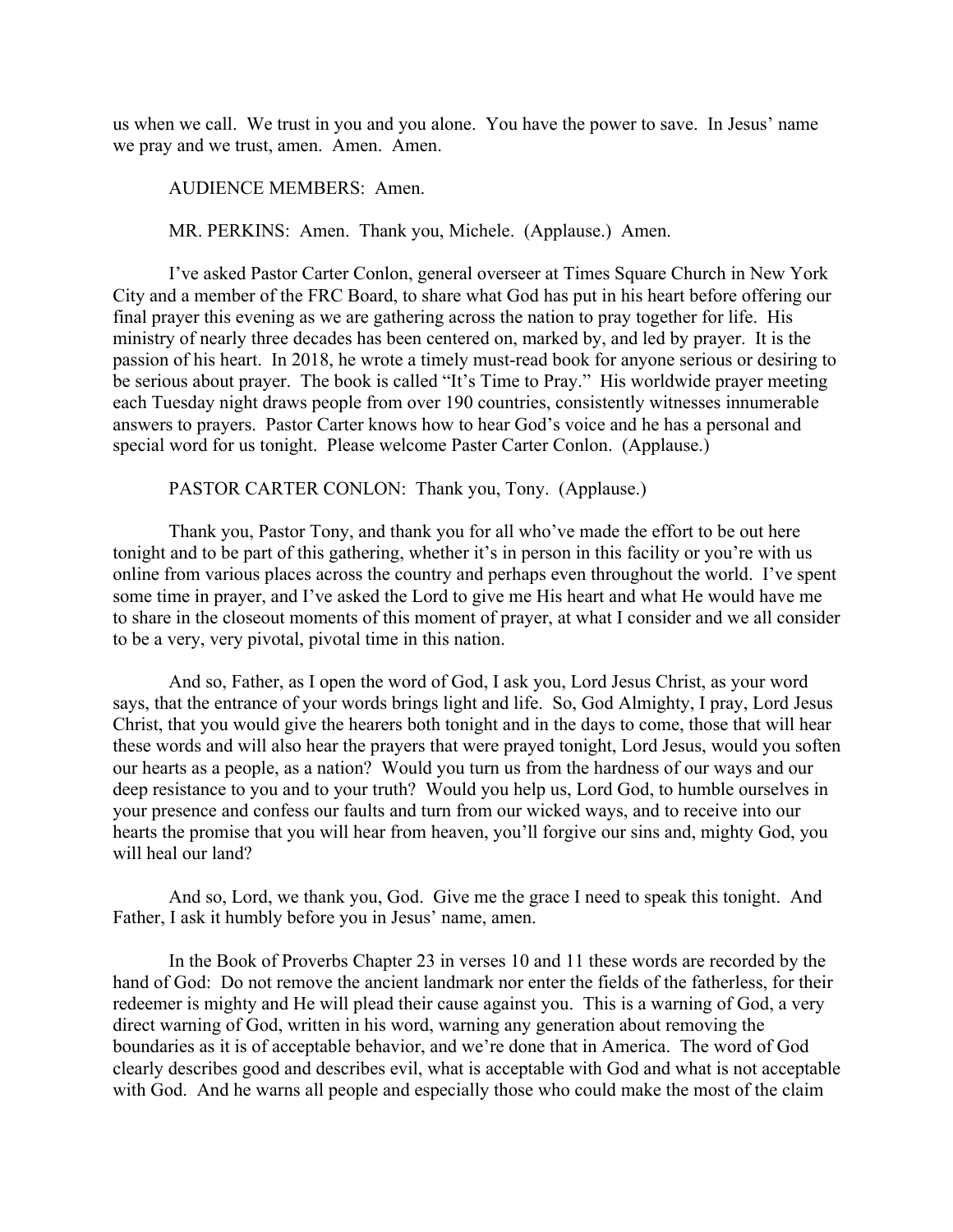of once having known him, he says, do not remove the boundaries that I have set around you, the boundaries of behavior that are acceptable according to the word of God.

And who can deny that we have done that in the United States, and particularly in the last several decades? We have gotten to the place where we now declare evil to be good and we declare good to be evil.

But the second part of that particular warning of God is don't enter into the fields of the fatherless. Don't take away the right of the children. Don't allow yourself to believe that children can be abandoned without consequence. And that is the dilemma, perhaps, of the darkened conscience of this nation and our generation, somehow believing that we can abandon our children whether it's in the womb or whether it's even after they're born, and somehow there can be on consequence. And who can but – who can with a sound mind deny that we're not experiencing the folly and the fruit of having abandoned our children in this generation to selfishness?

The apostle Paul wrote to his young disciple Timothy in the New Testament and he warned that in the new – in this last day in which we're living in – here was the warning that he wrote to Timothy. He said: But know this, in the last days perilous times will come for men will be lovers of themselves. And I'm going to just paraphrase a few things he says about men because I'm sent of the Lord to speak to men tonight. Men will be lovers of themselves, unloving, without self-control, lovers of pleasure more than lovers of God. And in verse five he says having a form of godliness but denying its power, and he warns Timothy to turn away from this kind of being this kind of a person, too, as well. And it's about men. What will people become in the last days? They will love themselves more than they love others. They will be unloving. They will have no self-control. They'll be lovers of pleasure more than lovers of God. And Paul warns about the deteriorating conditions of a future day that we're now living in.

Now, it has been said that the true measure of any society can be found in how it treats its most vulnerable members. And in that capacity, it is true that in America, just like in the Kingdom of Babylon of old, the handwriting of God has come upon the wall. And God's word tells us that you have been measured in the balance and you've been found wanting. The callous disregard for human life is one of the most ominous signs that our society as we know it is coming to a very quick and perhaps even violent end, more than we've ever even imagined it could.

But the question I want to ask tonight is one that perhaps it not asked as often as it should be, is: Where are the fathers? Where are the fathers of the 60-plus million children that have been denied entrance into this world? I bring to your attention that in the Bible children are never referred to as motherless, but they are often referred to as fatherless. There has to be a particular callousness in the heart of any man to abandon your children. It requires that you go against everything that God designed you to be.

You have the DNA in your life that was planted there by almighty God himself. It's part of your makeup. It's part of your character. You are designed by God to be a protector of children. You are designed by God. That is what God made men to be. You are designed by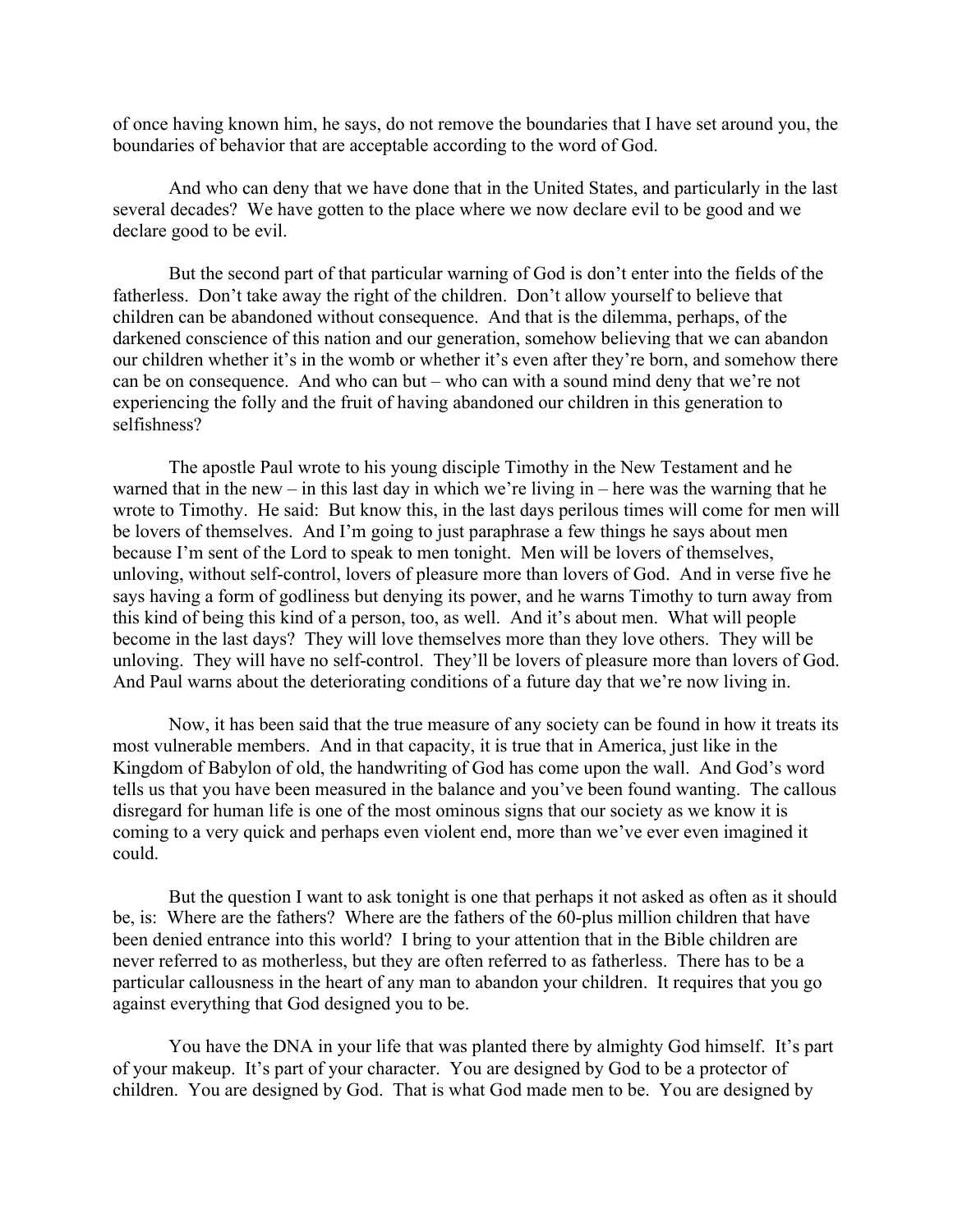God to be a provider for your family – for your children, for your wife, and for your family. You are designed by God to be a guiding voice for your sons and daughters in this generation. God himself promises to be to you and to me that voice that walks behind us and says this is the way; walk ye in it. We are given that mandate of God, to be that guiding voice in our homes and our families. In a secular sense and in a sacred sense, too, as well, we're commanded of God to open the word of God, the value system of God, and to make it known to our children and to guide our children into right living.

The instances of fatherlessness in our children is literally staggering in this generation. I know. I pastored a church for 27 years in New York City, and I was flabbergasted. I remember our very first youth and young-adult conference we had in New York City of – about 3(00), 400 young people had registered to attend. Seventy-five to 90 percent were fatherless, New York City – father – not motherless, fatherless; no guiding voice in their life.

To fail in this calling as a father and as a man can only mean that ultimately you love yourself and you love pleasure more than you love God. There is really no escaping this. And it is one of the great sins of our nation that our fathers have abandoned their God-given role. As fathers we have abandoned our children in America, and our children are now in our streets. Our children are now committing acts of violence. Our children are out doing things they shouldn't be doing, all because there was no voice of the father in the home.

And this is a sin that needs to be repented of in America. And I warn you, I warn this nation, I warn especially the men of America, that God himself has risen up against you and is pleading the cause and the case of the children. We are headed off a spiritual cliff in this country if we don't acknowledge our ways, if we do not humble ourselves in the sight of a holy God and say, God, we have sinned. This is a great sin in your sight.

We can't go on just blaming others and blaming the mothers and talking about women and talking about abortion, as important as that is and as much as it needs to be said. But the men take an incredible blame in this.

I read a statistic just yesterday that any girl coming into an abortion clinic who has a committed partner, has a committed man in her life who wants to stand behind her, whether or not they're married, she is significantly at less risk of having an abortion than somebody who has nobody there in her life to give her encouragement and to stand with her, somebody that's just a voice that says let's do this together. Let me not abdicate my responsibility. Let me not just be a selfish man who just uses others for pleasure and then walks away from any and all commitment that comes because of the life that is created.

The scripture tells us that God is pleading for – he said don't enter the fields of the fatherless, for their redeemer is mighty and he will rise up and he will plead the cause of the fatherless. But the mercy moment of God is written in Psalm 130, verses three and four, where the psalmist says if you, Lord, should mark iniquities, who could stand? In other words, God, we stand guilty, every one of us, of this. In some measure in our lives we stand guilty of abdicating our responsibility to train and teach and stand and protect and provide for our families and our children.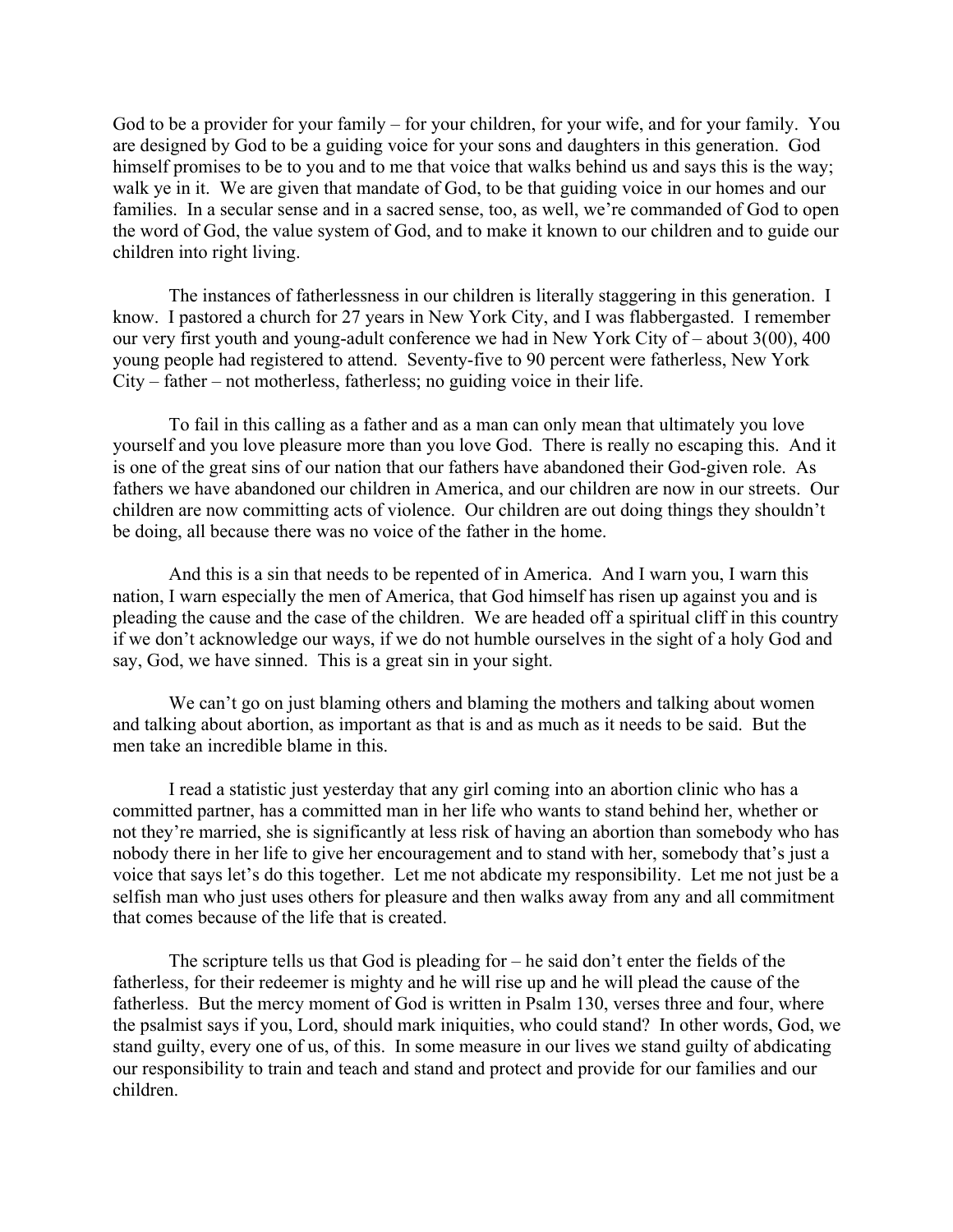But the psalmist concludes by saying there's forgiveness with you that you may be feared. And this is my hope. This is the only hope in my heart for America today, that we would have – we would pray for a deep sorrow. There has to be a deep sorrow come into the hearts of the men of this nation for what we have done. There has to be a spiritual awakening in our time for the nation, for there's no other alternative.

Thank God for Supreme Court decisions and thank God for the great good that will be done when the right decisions are made. But ultimately we have a moral-spiritual problem in the nation that is so deep that all we're trying – we're trying to put a band-aid on a hatchet wound. It's not going to stop the bleeding. The only thing that's going to stop what's happening to the nation is a deep, heartfelt repentance in the sight of a holy God – (applause) – for you and I to say, God, we have sinned against you, yes, sinned.

It's an old-fashioned word. It's an action against the word of God that separates us from God, separates us from the life of God, and ultimately separates all humanity that live in sin from the presence of God for all of eternity. There really is a heaven and there really is a hell. And there's no soft-pedaling that. This is the future of all humanity, based on our decision to love Jesus Christ, to accept him as savior, and to serve him with all of our heart.

So mighty God, mighty God, mighty God, mighty God, mighty God, I stand before you tonight, Lord, and I recognize, and many others do, that there is no hope apart from you. We thank you for victories. We thank you for the times when we seem to rouse ourselves and somewhat turn a corner in our fight against lawlessness and debauchery. But, O God, ultimately you have to come and defend the children of the nation. You have to come and defend us. You have to come, O God, for your holy name's sake and turn us from our sin and turn us back to righteousness again.

O Jesus Christ, have mercy. My hope is that you went through a cross, and when all of humanity was violently abusing you, in your last breath you shouted out, Father, forgive them, for they don't know what they do. And, O God, may that be your cry from your heart again. Jesus, you sit at the right hand of God. Let it come from your mouth one more time, Father, forgive them. They don't know what they do. They've become dark. They're ignorant of truth. O God, Almighty – God Almighty, send a spiritual awakening into this nation.

Bring prayer back into our homes. Bring prayer into our schools. Bring prayer into our government. Bring prayer, my God, back into this nation again. Turn us, Lord, from our sin. Turn us from our indifference towards you and towards your truth. O God, have mercy on this nation. Have mercy, Lord Jesus. Have mercy. I feel like the blind men on the side of the road as you pass by. Son of David, have mercy on us, o God, for we're blind. We can't see. Have mercy as you did in days of old, Lord. There was the cry of one man that stopped you, Lord, in your tracks. You brought him and said, what do you want me to do, and the man said, that I might see. And, God, I cry out on behalf of a nation tonight. We want to see you again.

We want to see you in our homes, our schools, my God, in our streets and our towns, in our courts. Everywhere, God, in the nation we want to see you again. O Jesus, for your holy